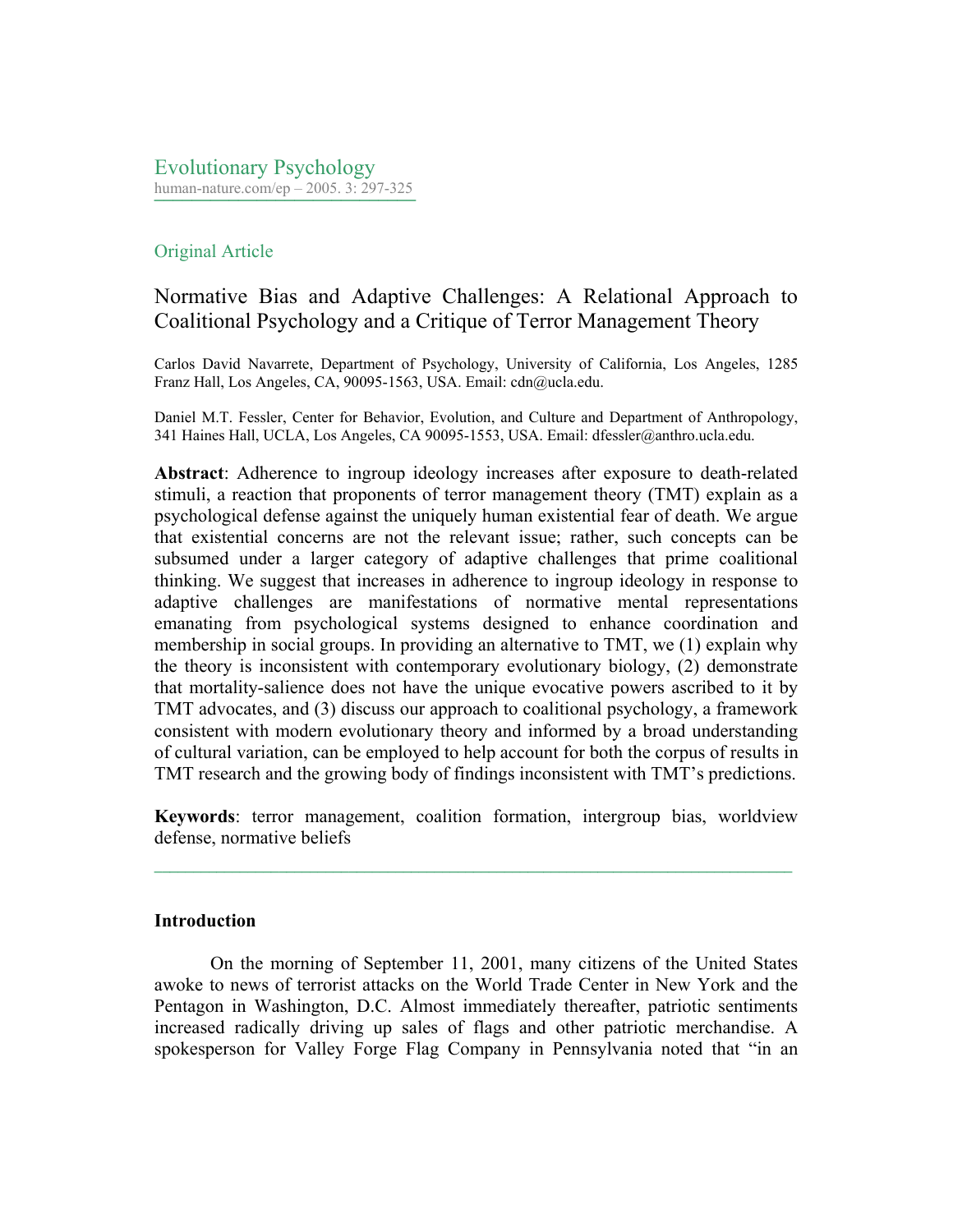average year, consumers purchase about two million house flags. On September 11, 2001, twenty-five to thirty million people wanted house flags instantly" (Gaffin, 2004). Americans also became less tolerant of views critical of the United States and its foreign policy. For comments deemed too insensitive in a post-9/11 television environment, wiseacre Bill Maher was widely criticized and eventually dismissed as the host of a popular night-time political talk show. Some patriotic Americans even took this previously latent intolerance for ideological heterogeneity to violent extremes, aggressing against those perceived to share membership in the ethnic group of the alleged perpetrators of the terrorist attacks. Human Rights Watch reported that anti-Arab bias crimes in the U.S. increased 1700% in the days following September 11 (Human Rights Watch, 2002).

There have been many attempts to understand adherence to and defense of national ideologies and values, intolerance of dissent, and hostility towards dissimilar others. However, few have sought to ask *why* such intergroup bias varies as a function of the degree of national emergency, and why it differs between individuals. In the wake of events surrounding the September 11 attacks, terror management theory (*TMT*, Greenberg, Pyszczynski, and Solomon, 1986) has emerged as the leading source of answers to these and related questions. To get a sense of the impact of this perspective, consider the following: the exact phrase "terror management theory" produces 1,560 hits on the Google Internet search engine, and 373 hits on the PsychInfo electronic database of psychological literature. Clearly, TMT is a force to be reckoned with in contemporary social science. TMT explains the increase in patriotism and the concomitant decrease in tolerance of dissent since September 11 as defensive reactions against existential fear elicited by the images of death and destruction to which everyday Americans were exposed (Pyszczynski, Solomon, and Greenberg, 2002). Proponents of this perspective have drawn on a substantial corpus of empirical results in support of their views, pointing to over one hundred experiments that demonstrate that such defensive reactions increase as a function of exposure to death-related stimuli (for a review see: Solomon, Greenberg, Schimel, Arndt, and Pyszczynski, 2004).

In this paper we present an alternative approach to understanding the impact of exposure to threat on intergroup ideological bias. We suggest how increases in adherence to ingroup ideology, intolerance of opposing views, and derogation of dissimilar others can be interepreted as behavioral manifestations of normative mental representations emanating from psychological systems designed to enhance individual acceptance in, and coordination with, social groups. These normative mental representations increase in the face of adaptive challenges that can be addressed through marshalling social support. In providing an alternative to TMT, we describe the theoretical difficulties of TMT—central to which is the claim that it is consistent with modern evolutionary social science. We present a view of fitness threats and adherence to ingroup norms that is consistent with evolutionary theory, and is informed by a broader view of cultural variation. Finally, we evaluate these competing perspectives in light of the available evidence.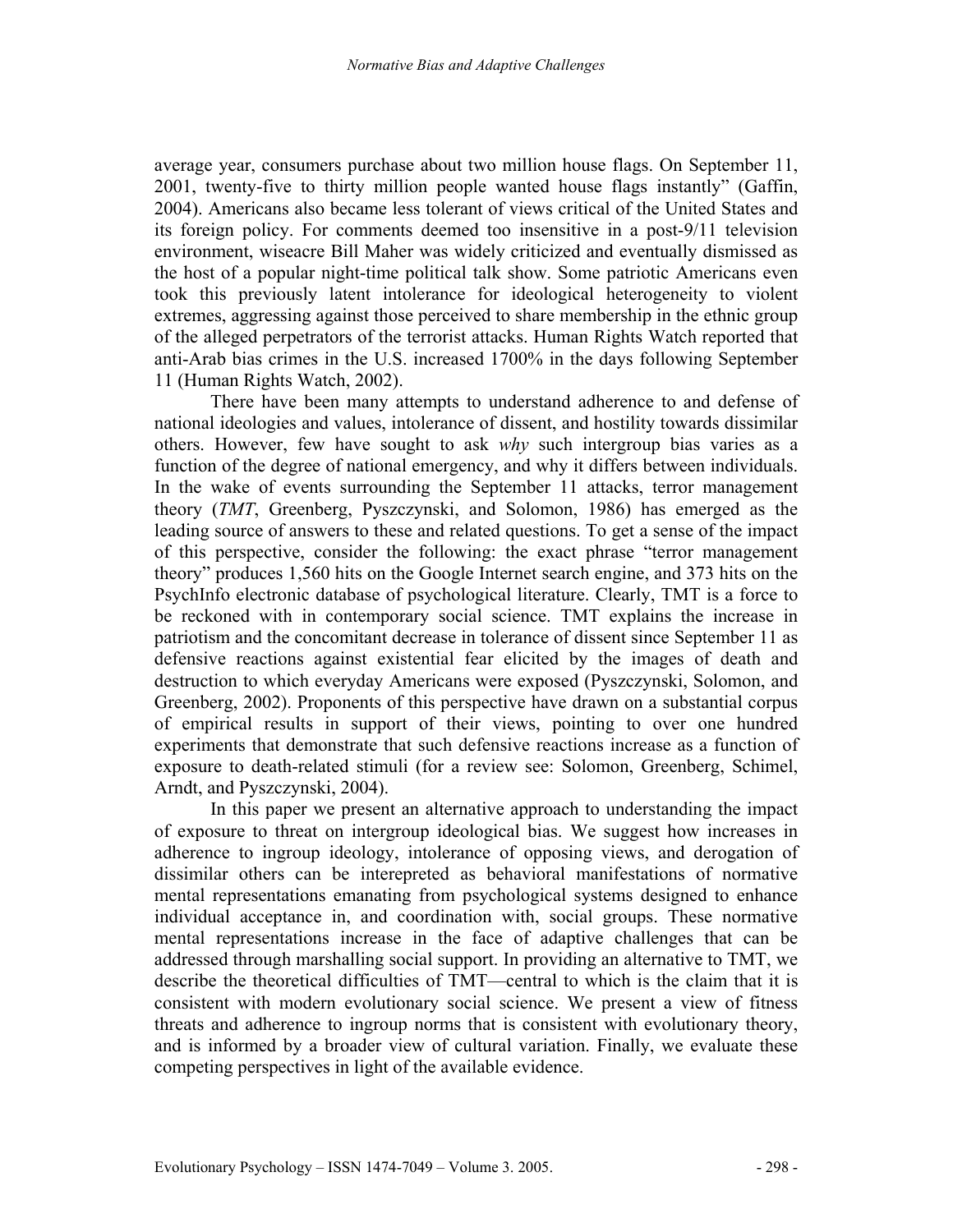#### **Terror Management Theory**

"The idea of death, the fear of it, haunts the human animal like nothing else; it is a mainspring of human activity—designed largely to avoid the fatality of death, to overcome it by denying in some way that it is the final destiny of man."

—Ernest Becker

While terror management theory (Greenberg et al., 1986; Greenberg, Solomon, and Pyszczynski, 1997; Pyszczynski et al., 2002; Solomon et al., 2004) owes a scholarly debt to a wide variety of influences (Freud, 1929; Kierkegaard, 1844; Rank, 1936), it was primarily inspired by the work of the anthropologist Ernst Becker (1962; 1973), who proposed that the uniquely human capacity to recognize the inevitability of one's own death produces deep, existential fear that pervades all aspects of the human condition. According to Becker, as organisms with an instinct for self-preservation, the knowledge of the inevitability of death creates the potential for a chronic condition of debilitating anxiety—an adaptive problem that our species overcomes through a series of symbolic defense mechanisms. This collection of mechanisms is mediated through an ethnocentric cultural construction of reality, a "cultural worldview."

Terror management theorists have insightfully elaborated on Becker's rather intuitive claim that a key function of cultural worldviews is to manage the fear of death. Faith in a worldview is said to be important in assuaging death terror, as worldviews are thought to provide a sense of real or symbolic immortality—real in the sense that they provide promises of an afterlife; symbolic in the sense that they provide a system of meaning and stability that is larger than the individual and persists after the individual's death. According to this view, ethnocentrism is in large part caused by a defensive reaction to outgroup ideologies. Merely knowing that others hold values and beliefs different from those of the established ingroup challenges the validity of the individual's culturally constructed worldview, thus reducing its usefulness as an anxiety buffer. TMT theorists argue that individuals are therefore motivated to buffer themselves from this anxiety by bolstering their faith in their own worldview. This is done by affirming one's core beliefs, derogating outgroups, and, in extreme cases, aggressing against or annihilating those who do not share one's views (Greenberg et al., 1997).

Because the individual's worldview provides protection against death concerns, according to TMT, reminding individuals of the prospect of their own death should increase the need for this cultural buffer. TMT researchers have shown that participants in experiments who are asked to contemplate their own deaths exhibit increases in positive evaluations of people whose attitudes and values are similar to their own, and derogation of those holding dissimilar views. TMT theorists claim that these changes reflect an attempt by participants to defend their cultural worldviews in order to buffer themselves from the fear of death. Among other "worldview-defense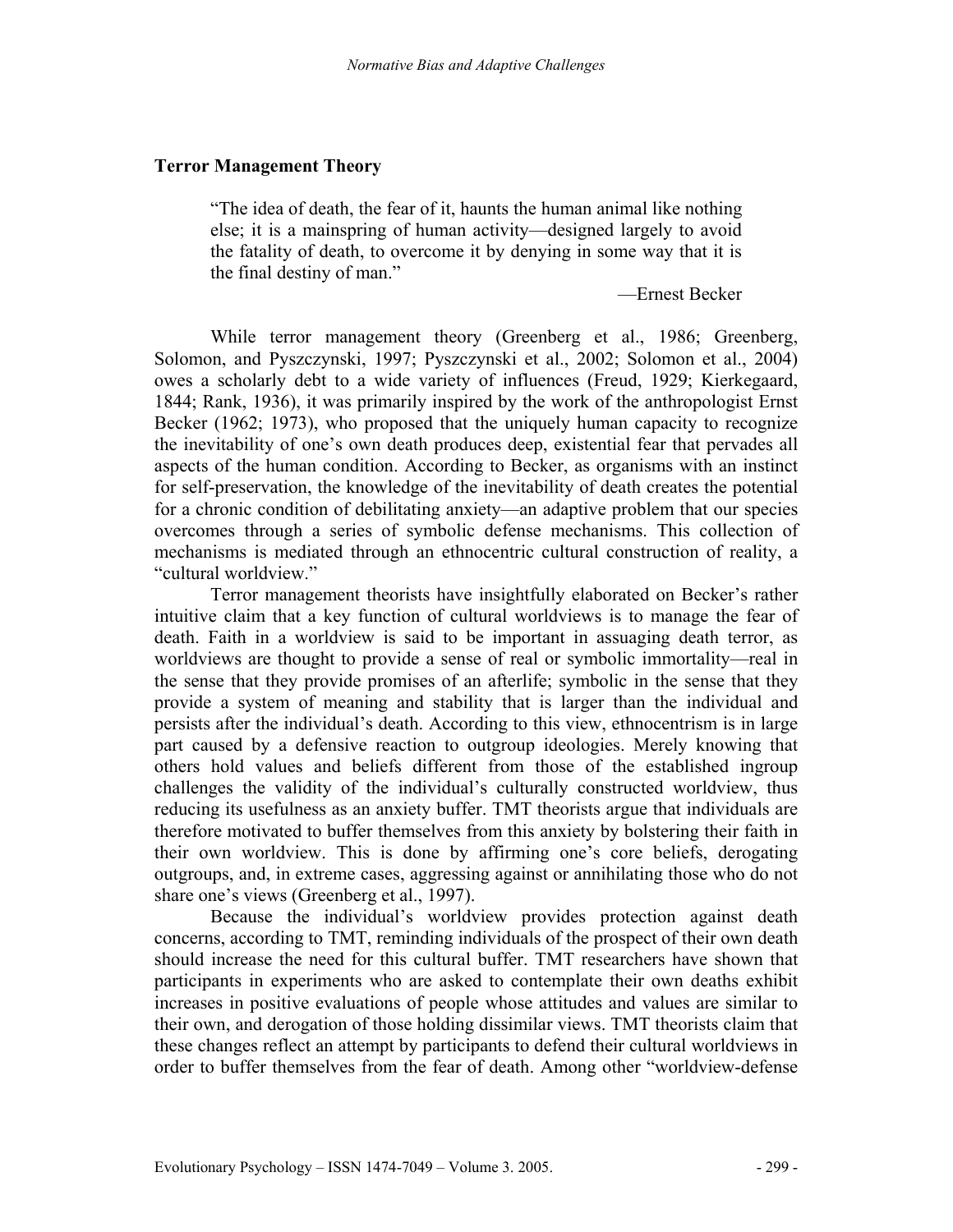tactics", mortality-salience induction has been shown to lead to harsher evaluations of moral transgressors, attitudinally dissimilar others, and those who criticize the worldview of the ingroup. Conversely, mortality-salience induction also demonstrably elicits positive evaluative biases towards those who uphold ingroup moral standards, who are attitudinally similar, and who explicitly bolster the view of the ingroup (Greenberg, Arndt, Schimel, Pyszczynski, and Solomon, 2001; Greenberg, Pyszczynski, Solomon, Rosenblatt, and et al., 1990; Harmon-Jones, Greenberg, Solomon, and Simon, 1996; Pyszczynski et al., 2002; Rosenblatt, Greenberg, Solomon, Pyszczynski, and et al., 1989).

## *Theoretical Difficulties with TMT*

While TMT has led to an impressive corpus of research, with detailed predictions being borne out by careful and creative experimental work, numerous authors have noted problems with the theory itself (Boyer, 2001; Buss, 1997; Kirkpatrick, 1999; Navarrete, Kurzban, Fessler, and Kirkpatrick, 2004; Paulhus and Trapnell, 1997). The principal architects of TMT claim that theirs is an evolutionary theory (Pyszczynski et al., 2002; Solomon et al., 2004). Here, we take issue with proponents' assertions that TMT is broadly consistent with the principles and findings of modern evolutionary social science. In doing so, we critique (1) the assumption of a "survival instinct" on which the theory hinges, (2) the notion of an adaptive function for anxiety reduction, and (3) the idea that cultural worldviews are inherently anxiety-buffering.

*Survival instinct*. TMT proponents make reference to a "survival instinct," a motivational system that purportedly causes all organisms to seek to avoid their own deaths (Greenberg et al., 1997). However, there are principled grounds on which to doubt that such an instinct exists in any species, our own included.

Modern evolutionary biology is premised on the supposition that, when in their natural environment, individual organisms generally function in ways which increase the likelihood that their genes will be favorably represented in future generations. Neither ensuring immediate survival nor enhancing longevity is expected to constitute an invariant goal, since such objectives often detract from reproductive success (Hamilton, 1964; Williams, 1966). In short, sometimes organisms avoid situations that cause bodily harm, sometimes they are indifferent to such situations, and sometimes they actively seek them out, depending on the ultimate consequences of a given action for reproductive success. For example, if Alaskan salmon were oriented towards self-preservation and driven by a survival instinct, they would remain in the ocean during the breeding season, safely distant from the gaping jaws of the predatory grizzly bears lining the banks of the streams that lead to their breeding grounds. Salmon swim upstream at enormous risk of predation and injury in order to reach the precise pool in which they hatched. Only a small percentage successfully navigate the hazardous journey; those that do spawn then die of exhaustion. The salmon alive today are the descendents of individual fish that were motivated to make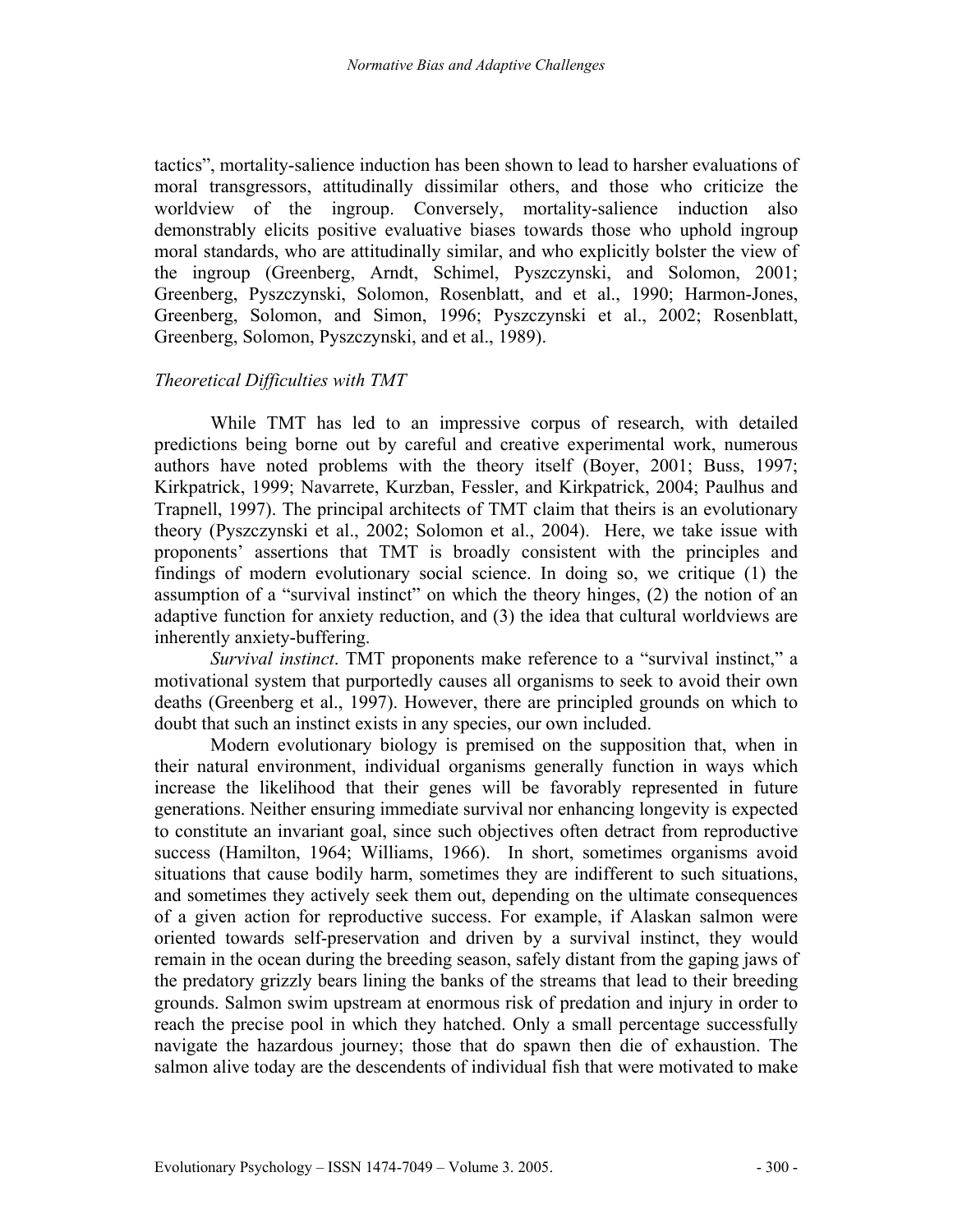this fatal trek—any fish that favored survival over all else would not have made the journey, would not have reached the breeding grounds, and would not have left descendents who could perpetuate their overarching "survival instinct".

Although the salmon's behavior is complex, consisting of long-distance travel, intricate navigation, and elaborate mating interactions, it is reasonable to describe these actions as instinctive. Stereotyped species-typical behavior having positive fitness consequences fits the definition of an instinct, a mechanism which generates a patterned behavioral response under highly specified stimulus conditions (Darwin, 1859). Contrary to the premises of TMT, avoiding death does not fit the definition of an instinct, since strategies for staying alive are contingent on the nature of the challenge confronting the organism at a given time. While journeying upstream to their deaths, salmon veer away from looming shadows and arch their bodies violently when stranded. These responses are patterned and situation-specific– although they have the common higher-level outcome of temporarily enhancing survival, survival per se is not a goal of the organism (cf. Oehman and Mineka, 2001). Interpreting the observation that salmon seem to often attempt to maintain their existence as evidence of a survival instinct is thus equivalent to arguing that water runs downhill because of a gravity instinct–both statements mistakenly impute the presence of an overarching goal. The notion of a survival instinct is thus unproductive, and for this reason this concept is not a part of the language of modern evolutionary theory. Organisms respond to specific stimuli in ways that have consistently been associated with fitness-enhancing outcomes over evolutionary timescales (Dawkins, 1989; Tooby and Cosmides, 1992; Williams, 1966). Organisms such as salmon might be afraid of predators, but almost certainly not death, hence it may be sensible to talk about a "predator-avoidance instinct" (if one must use that under-specified term), but it makes no sense to talk about organisms having a survival instinct.

From a broader theoretical perspective, the notion of a "survival instinct" is problematic on first principles. The emerging consensus within contemporary evolutionary social science is that highly general motivational systems are unlikely to evolve, as natural selection can only build mechanisms designed to solve particular adaptive problems (Barrett, 2005; Boyer, 2000; Buss, 2001; Cosmides and Tooby, 1994, 2002; Pinker, 1997; Rozin, 1976; Symons, 1992). Even if we were to grant that the concept of a "self-preservation instinct" is a hypothetical construct that refers only to a general predisposition to orient oneself toward continued life, it is not obvious how such an imperative could result in any practical guidance of adaptive behavior (Paulhus and Trapnell, 1997). Organisms do not safely navigate complex environments because "an orientation for death-avoidance behavior" is programmed into their nervous systems, but rather because different life-threatening situations require different adaptive responses. While a problem such as avoiding cliffs (Gibson and Walk, 1960) is a task that natural selection can design cognitive mechanisms to solve, avoiding death, per se, is not. Thus the "survival instinct" so often referred to in popular treatments of evolutionary approaches to behavior is most likely an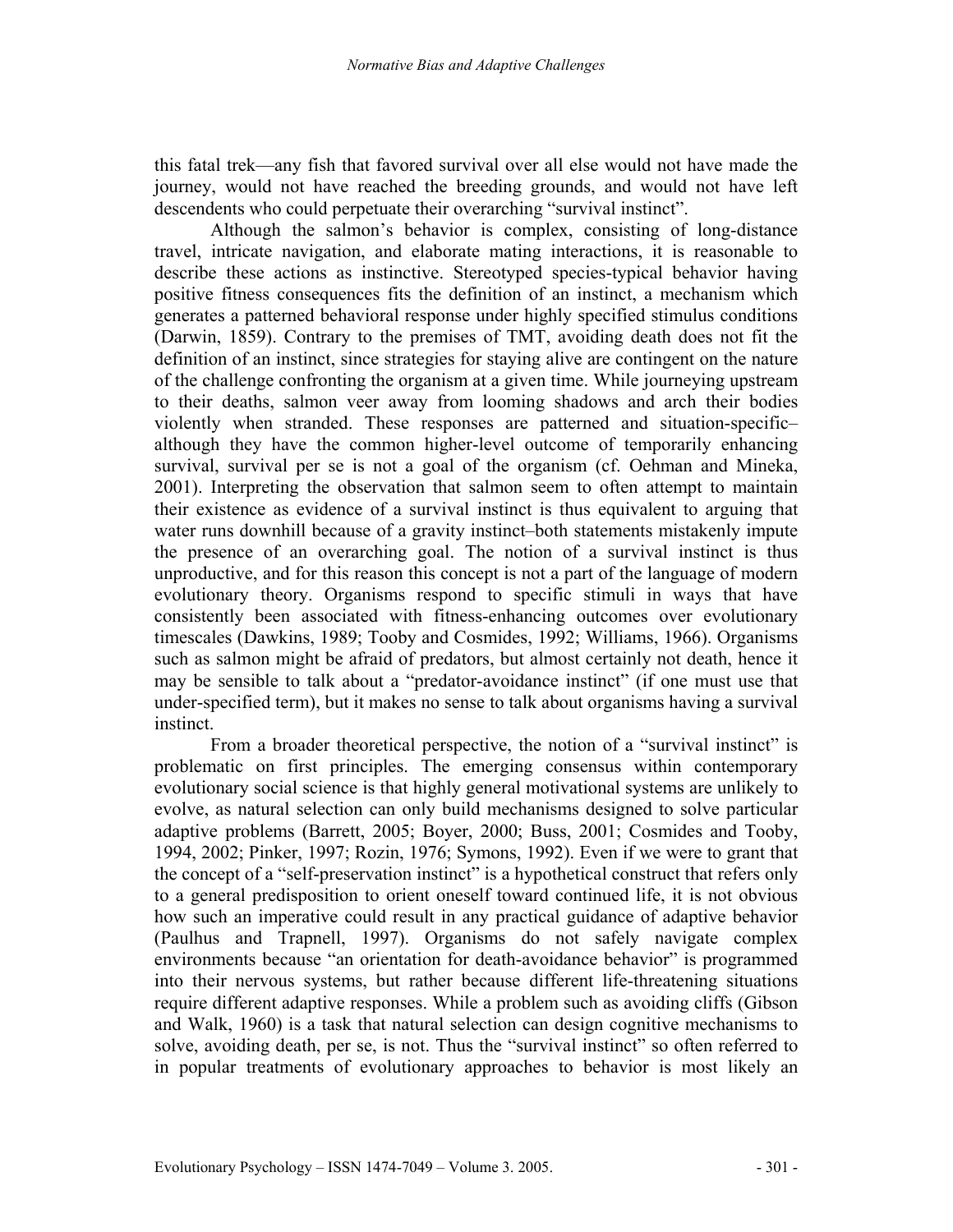emergent property of a collection of discrete mechanisms, each designed to protect the organism from particular kinds of dangers, a goal achieved in part through the generation of anxiety in reaction to specific classes of proximate cues.

TMT notions of a survival instinct and its uniquely human consequences are not only out of step with evolutionary biology and evolutionary social science, they are self-contradictory. In evaluating the plausibility of a pan-specific survival mechanism, consider the following: A generalized instinct to avoid death could only function through some sort of ability to foresee the ultimate consequences of failing to avoid hazards (e.g., "If I fall off this cliff my body will be irreparably damaged, resulting in my demise," etc.). A "survival instinct" thus necessitates awareness that events that have not yet occurred will bring an end to one's life. This is tantamount to an awareness of one's own mortality. How then can it be the case that, as TMT claims, all organisms possess a "survival instinct," but only humans can foresee their own deaths? If possessing a "survival instinct" and being aware of one's mortality causes paralyzing anxiety that is only remedied through worldview defense, then either all organisms engage in worldview defense, or else only humans possess a "survival instinct," meaning that natural selection created in humans a novel instinct which, upon its creation, instantly generated paralyzing anxiety in those who possessed it. Neither possibility is plausible.

In attempting to articulate their perspective in the language of contemporary evolutionary biology, TMT theorists argue that staying alive is necessary for reproductive success since, if one does not live long enough to reproduce, then one will not be reproductively successful (Pyszczynski et al., 1997). While the latter observation is true to the point of banality, it in no way justifies the TMT premise that survival is an overarching motive driving behavior. Consider the following: extended to its logical conclusion, this argument predicts that successful reproduction should have an exacerbating effect on the frequency of behaviors that entail risk of injury or death (since individuals who have not yet reproduced should be more vigorous in their attempts to maximize survival) and, more generally, that the demographic patterns of bodily risk-taking should reflect the demographic patterns of reproduction (since the age/sex classes that contain the fewest parents should be the most cautious). As automobile insurance companies know well, the opposite patterns obtain—young people take the most risks with their survival, while the middle-aged are much more cautious; within age/sex classes, marrying (often the first step toward reproduction) reduces risk-taking, while divorce and widowhood increase it (Daly and Wilson, 2001; Wilson and Daly, 1985). In short, the relationship between survival maximization and reproduction is precisely opposite that entailed by the claim that differential reproductive success favors the existence of a survival instinct. Unlike TMT, contemporary evolutionary theory has no difficulty explaining the demographics of risk-taking: natural selection favors behavior to the extent that it increases access to resources (including social position, mates, and material goods) that can translate into reproductive success—it is in pursuit of these resources that, far from attempting to ensure their survival, bachelors the world over often go out of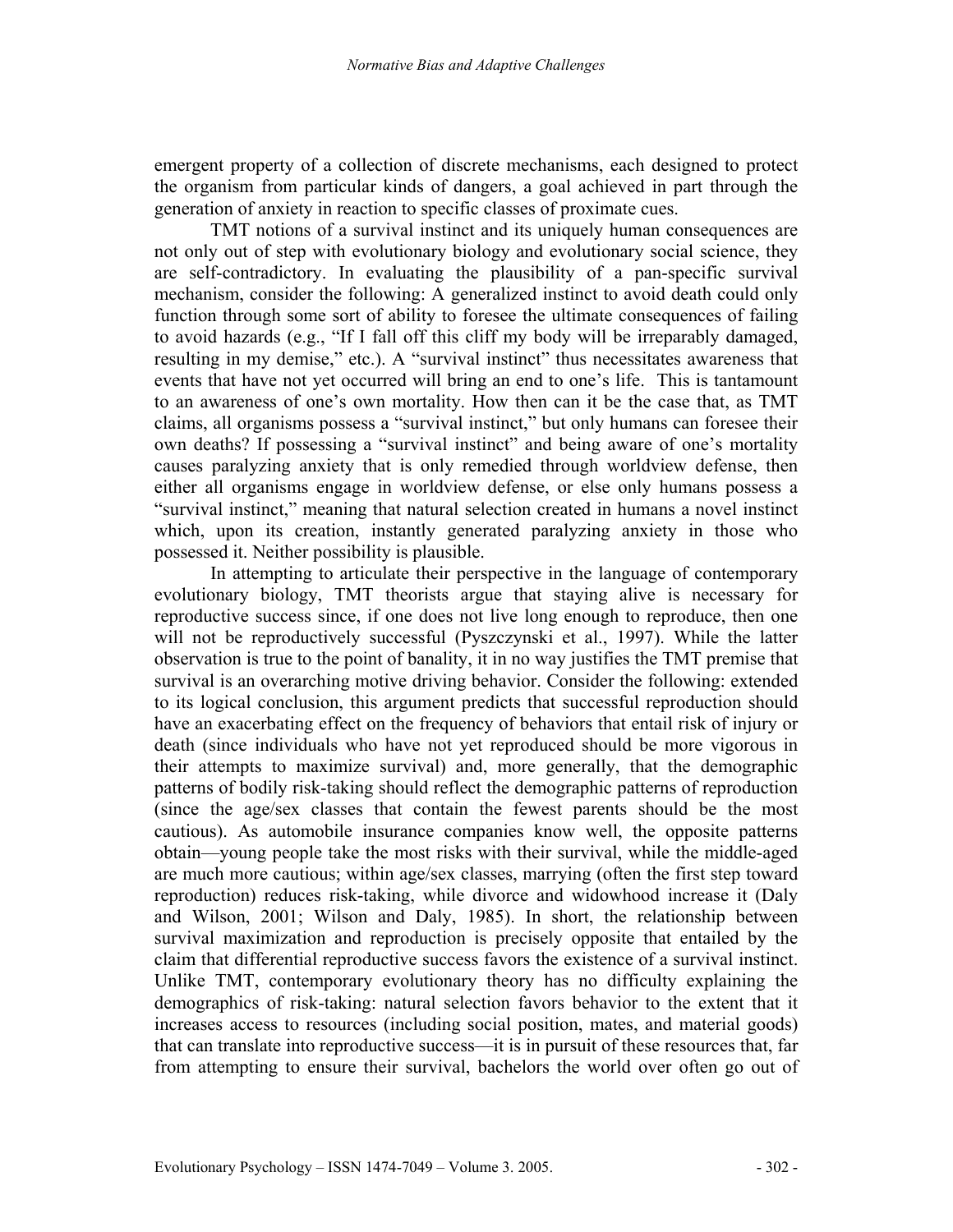their way to flirt with injury and death (Daly and Wilson, 1988).

## *The function of anxiety reduction*

"I don't want to achieve immortality through my work. I want to achieve it through not dying."

—Woody Allen

Like its psychoanalytic forbearers, TMT adopts a nonfunctional approach to anxiety. Anxiety is seen as an adaptive problem that needs to be overcome. Specifically, the fear of death ostensibly causes a dysfunctional state of anxiety, hampering effective psychological functioning. This approach contrasts with a functionalist view in which emotions are seen as the products of specialized adaptations crafted by natural selection, with each emotion addressing a discrete class of adaptive challenges (Cosmides and Tooby, 2000; Fessler and Haley, 2003; Frank, 1988; Izard, 1977; Johnston, 1999; Nesse, 1990; Weisfeld, 1997). From this perspective, anxiety is generally functional, indexing pressing social or environmental challenges (Baumeister and Tice, 1990; Buss, 1990). Various forms of anxiety motivate organisms to engage in behaviors that will ultimately eliminate or alleviate specific problems–reactions such as fight or flight responses, immobility, backing away from cliffs, or avoiding certain social interactions each constitute situationspecific adaptive responses to the fitness challenges indexed by particular types of anxiety.

While the functionalist view of emotions is wholly compatible with contemporary evolutionary approaches to mind, the TMT portrait of anxiety is wholly out of step. It would be quite astonishing were natural selection to produce a psychology in which, instead of orienting the organism to pressing adaptive challenges and motivating behavior that addressed them, anxiety regularly produced a paralytic state that could only be relieved through time-and attention-consuming mental gymnastics. In contrast to this implausible scenario, an informed evolutionary perspective suggests that, if anxiety is the product of adaptations that are activated in the face of specific classes of fitness challenges, then selection should strongly disfavor additional systems that inhibit anxious responses (Leary and Schreindorfer, 1997; Pelham, 1997). A person feeling anxious sitting on railroad tracks as a train approaches might feel some relief by thinking warm thoughts about her worldview, but the problem of imminent annihilation still looms. One would expect that an adaptive response to the prospect of harm or death would be to engage in behavior that makes such events less likely, as opposed to merely reducing the anxiety that flags these prospects. Even if, for some reason, circumstances changed such that most members of a species were regularly reacting to particular stimuli with a maladaptive excess of anxiety, it is not clear why natural selection would not then simply favor a reduction in the affective response, rather than construct an elaborate separate psychological system to compensate for the excessive anxiety. In fact, in contrast to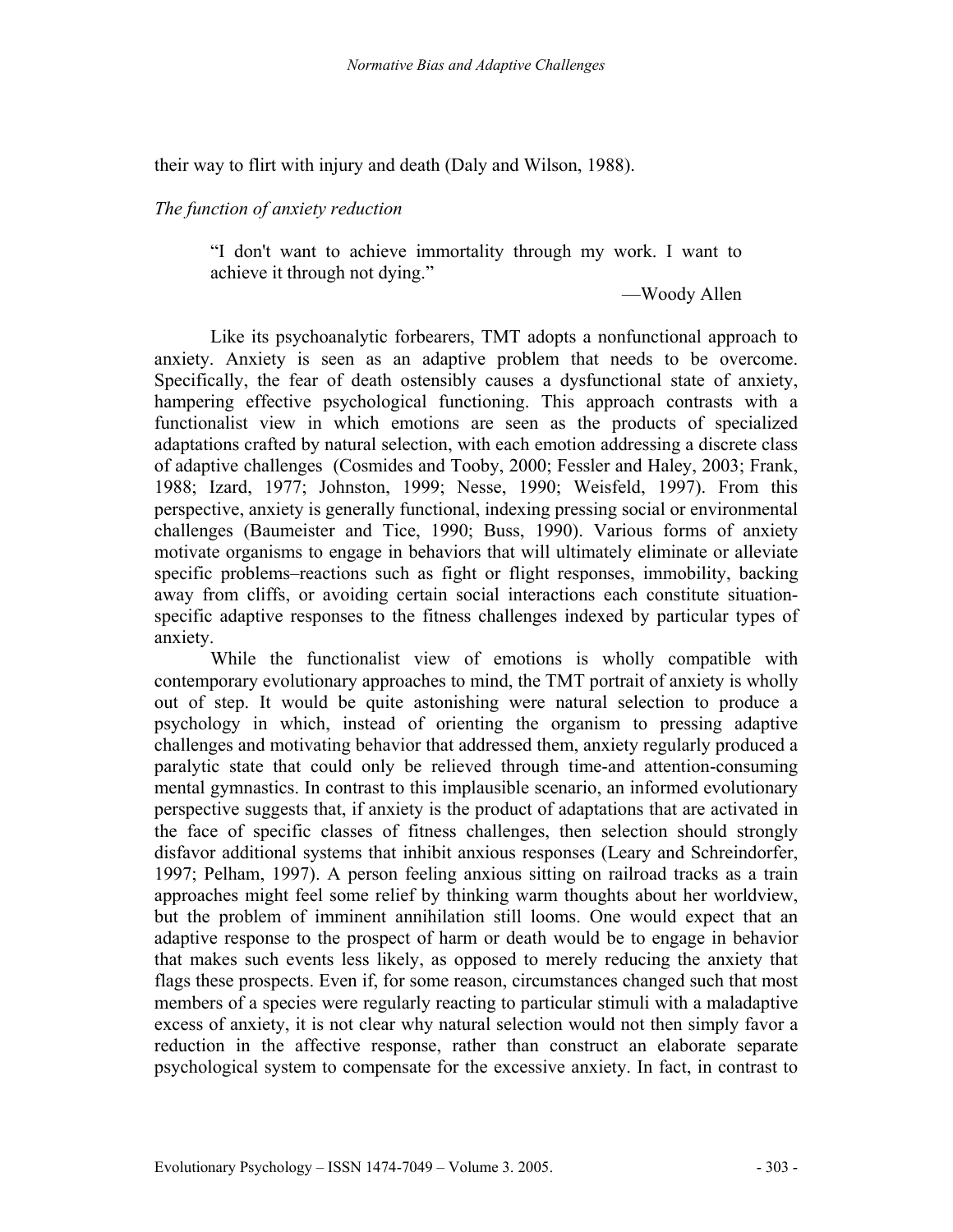TMT's antiquated premise that anxiety constitutes an obstacle to effective behavior, a large and growing body of work indicates that human affective systems are well designed to prompt appropriate behavior in the face of adaptive challenges likely to have confronted our hunter-gatherer ancestors (Cosmides and Tooby, 2002; Curtis and Biran, 2001; Frank, 2001; Kirkpatrick, Waugh, Valencia, and Webster, 2002).

#### *Anxiety reducing properties of worldviews*

Terror management theory offers a philosophically sophisticated version of the common intuition that worldviews (particularly religious ones) provide a psychological defense against fear of death and the unknown. According to this account, worldviews provide a stable belief system, giving individuals a sense of permanence and security that allows them to live with relative equanimity despite the inevitable ultimate annihilation of the self. Worldviews provide standards and rewards such that the individual can achieve literal or figurative immortality by living up to the norms and values of the local culture (Greenberg et al., 1997). While these observations seem commonsensical to Western readers, a consideration of the range of variation of human cultures casts doubt on the claim that all worldviews function in this manner. The ethnographic and historical corpora reveal that worldviews are as likely to be terror-inducing as anxiety-reducing. The anthropological record is replete with examples of belief systems in which misfortune is thought to befall individuals through no fault of their own, capricious supernatural entities murder children, crops fail because of witchcraft, the "evil eye" of envy causes catastrophe to befall successful people, and so on. For example, the Fang people of Gabon believe that an internal bodily organ can launch attacks against other people, drink their blood, and bring illness, harm or even death to the victims (Boyer, 2001), while life among the Azande of the Sudan has been described as rife with paranoia, fear, and suspicion due to a worldview saturated with witchcraft beliefs (Evans-Pritchard, 1937). In each of these and numerous other cases, pain, suffering, and death rain down upon people regardless of whether or not they live up to the standards of the given cultural worldview.

Although ethnographic descriptions of the belief systems of small-scale traditional societies contain innumerable cases indicating that worldviews are at least as likely to be anxiety-promoting as anxiety-reducing, one need not look to such exotic examples to illustrate this point. Protestant evangelists in the Calvinist tradition have long emphasized the doctrine that humanity is naturally depraved, and is headed for an eternity in torment, save for the few "elect" whom God has called; for the true Calvinist, one can never know whether one has been so selected, and no degree of virtue will save those who have not. Catholic Christianity is equally ambiguous as to the assurance of a secure afterlife, arguing that even believers can never know if they are eternally secure until judgment day. According to the New Testament, even Jesus Christ, rather than exclusively providing comfort to his followers, taught: "Many will say to me in that day, Lord, Lord, have we not prophesied in Thy name? And in Thy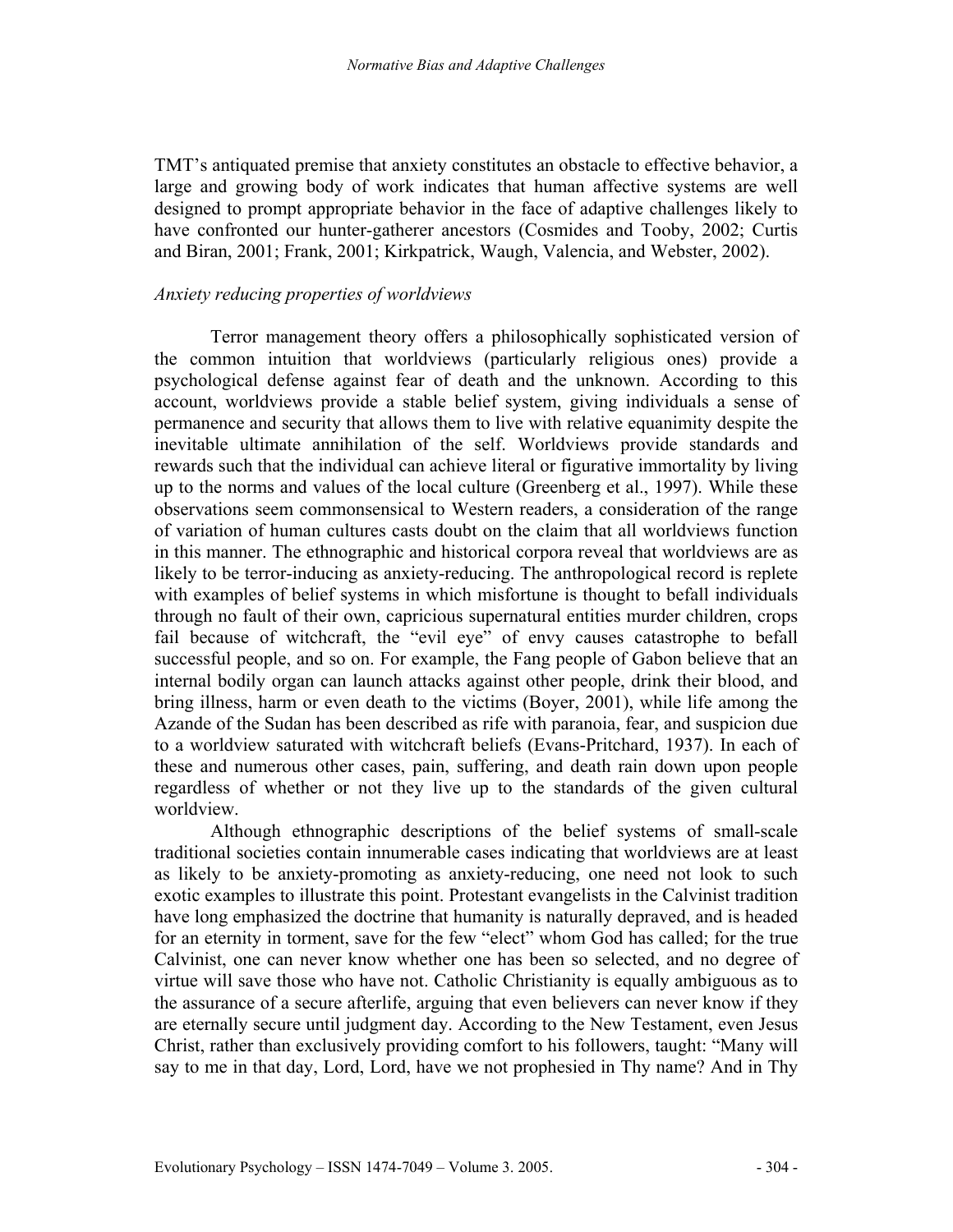name have cast out devils? And in Thy name done many wonderful works? And then will I profess unto them, I never knew you: depart from me" (Matthew 7:22-3, King James Bible).

Far from being a secure buffer against existential anxiety, worldviews raise as many questions as they answer, and often do not paint a rosy picture of the future, even for those that follow the rules. This is true for both religious and secular worldviews, as secular worldviews such as those held by many in the peace or environmental movements can be every bit as apocalyptic and anxiety-producing as fundamentalist views. Many anthropologists have long been suspicious of the notion that worldviews buffer anxiety, and instead argue that belief systems often bring tension and stress into everyday life, since not only do the living need to be attended to and appeased, but also the dead (Boyer, 2001). The TMT perspective on belief systems is one developed in the context of a  $20<sup>th</sup>$  Century post-war milieu where ideological beliefs of the White North American middle class have become sanitized, egoistic, and much more comforting than was true in the past, or is true in most cultures outside of the U.S. today. Because TMT does not attend to the belief systems of non-Western societies, nor does it accurately characterize most Western belief systems when viewed in historical context, it provides a limited and profoundly ethnocentric approach to the function of worldviews. A North American Christian worldview of the late  $20<sup>th</sup>$  Century is hardly an appropriate prototype in any theory that aims to describe a phenomenon which is purportedly ubiquitous across the panoply of cultures past and present.

# **A Coalitional Psychological Perspective**

## *Worldview Defense and the Social Cognition of Coalitional Alliances*

In developing an alternative to TMT, we connect a classical social science view of the function of ingroup ideologies with recent evolutionary game-theoretic perspectives. We begin with the recognition that coalitions and alliances are important features of social life among humans and other animals. The ability to form coalitions to meet adaptive challenges has been documented across diverse taxa and has been particularly important development in the evolution of primate social behavior (see De Waal and Harcourt, 1992). Human societies have elaborated on this basic feature of primate life in that the ability to coordinate behavior has been developed to a level of complexity and efficiency unparalleled in the non-human animal world (Boyd and Richerson, 1990).

Unlike eusocial animals, much of our abilities in hyper-sociality do not lie in kin-related altruism, but is due to the unique human abilities for imitation, internalization of and conformity to social norms—processes crucial for individual adaptive coordination within groups (Boyd and Richerson, 1985; Gintis, Bowles, Boyd, and Fehr, 2003; Hallowell, 1956, 1963; Sherif, 1936/1966). Conformity to social norms, including embodying the attitudes, values, and life-ways of the ingroup,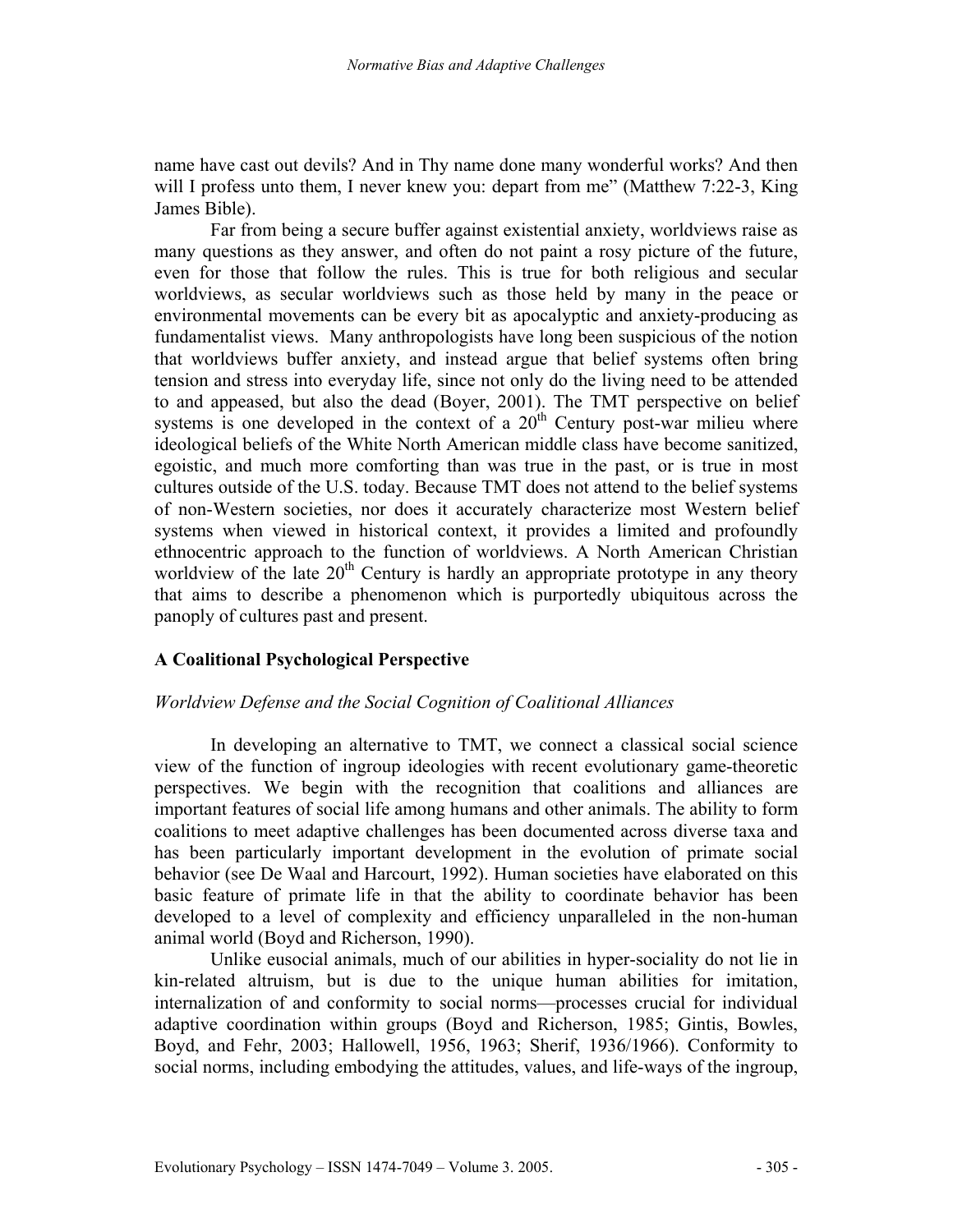enhances the efficiency of coordinated action among self-interested actors (McElreath, Boyd, and Richerson, 2003). In addition to their sometimes complex cosmologies, cultural belief systems contain norms that address conflict resolution and resource distribution, as well as marriage rules, stereotypes, delineated power relationships, and group membership criteria that define who does or does not belong (van Dijk, 1998). Such guidelines are undoubtedly crucial for solving a variety of adaptive problems that confront people in every society.**<sup>1</sup>**

Muzafer Sherif (1936) recognized that all groups develop life-ways with characteristic beliefs, standards, strategies and even "enemies" in order to coordinate social life. Hence, if individuals are to function effectively in the ingroup, they must hold the ideological schemas containing the preferences and attitudes towards friends and enemies of the ingroup. Attitude formation thus comes not as nonintegrated declarative truisms, but rather is "functionally related to becoming a group member to adopting the group and its values (norms) as the main anchorage for regulating experience and behavior" (Sherif and Sherif, 1953, p. 251).

As Hardin and Conley (2001) note, Solomon Asch also recognized that adaptive human understanding is predicated on social transmission and shared experience. Like Sherif, he understood the importance of the function of socially shared beliefs, and emphasized the role of such beliefs, even when ethnocentric and prejudiced, in negotiating social relationships:

That attitudes have such social roots and implications has consequences for their cognitive and emotional functioning, for the conditions of their growth and change. Their content and their persistence and change must be seen as an expression of the need to maintain viable group relations. Only in this way can we fully understand the pull of social conditions in the formation and modification of attitudes and the fact that they vary lawfully with group membership…For a Southerner to deny the prevailing views about Negroes requires a drastic intellectual reorientation and a serious snapping of social bonds. It would be tantamount to questioning the perceptions and cherished values of those nearest to him and casting himself out of the group (Asch [1950] quoted in Hardin and Conley, 2001).

Intimations of these early insights are resonant in recent research on the social cognition of intergroup relations (e.g. Haines and Jost, 2000; Hewstone and Lord, 1998; Lyons and Kashima, 2003). One of the important ways in which people can create or enhance interpersonal connections is through the affirmation of a perceived achievement of mutual understanding and common values, or what some have termed a *shared reality* with relevant others (Hardin and Higgins, 1996). As beings motivated to affiliate with and seek acceptance from others, people tend to present themselves in ways they believe will lead others to respect and like them (Baumeister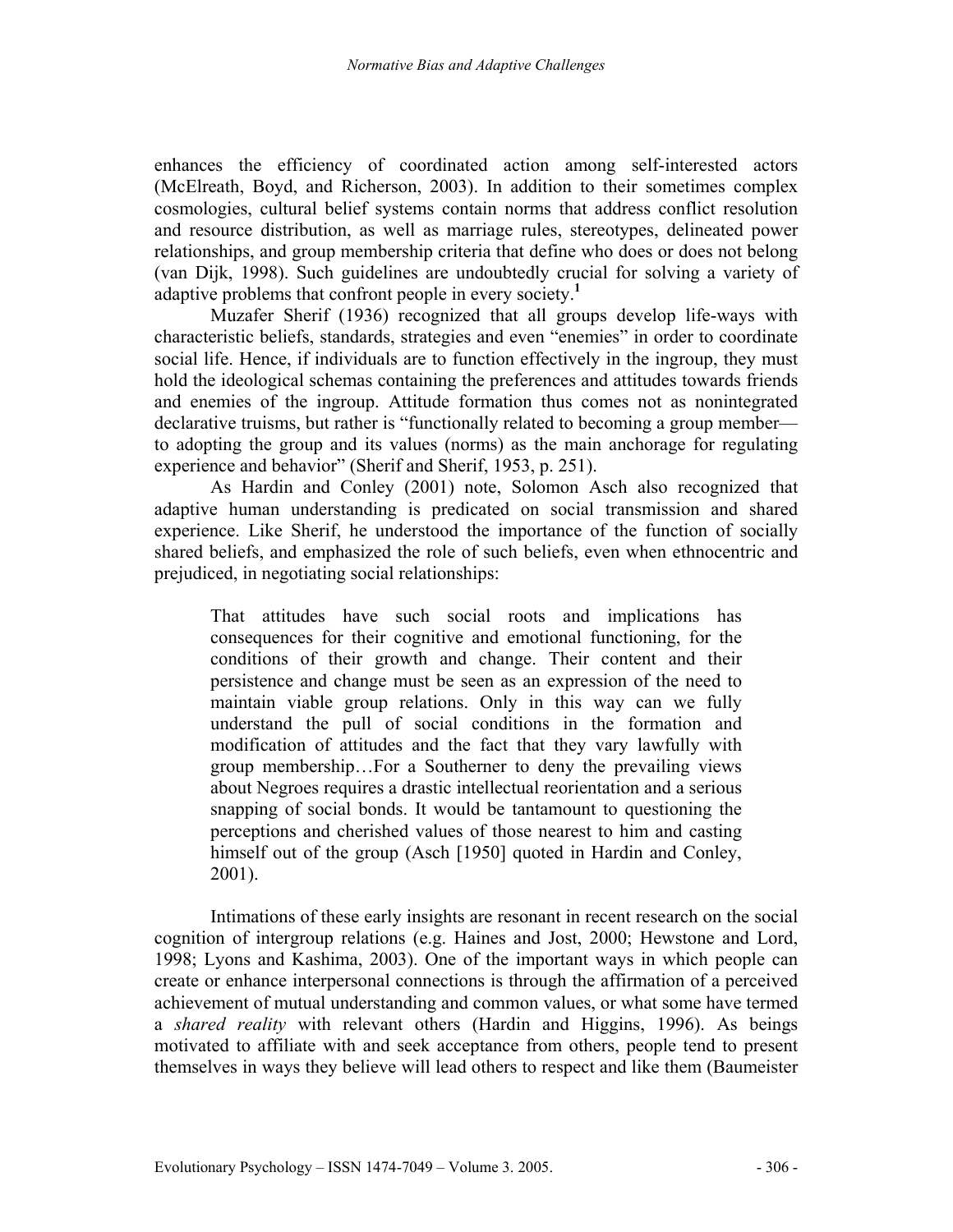and Leary, 1995). Thus, if individuals strategically alter the contents of their communications in response to relational goals, impression management motives may well influence their social representations and evaluative assessments of others (Schaller and Conway, 1999). In this sense, culturally constructed worldviews can be seen as mental representations that facilitate the creation and maintenance of social relationships.

With the recognition that (a) coordinating one's behavior with others benefits the individual, (b) cultural beliefs are the foundation for such coordination, and (c) social cognitions dynamically instantiate cultural beliefs, then it is clear that aligning one's social cognitions with those of the ingroup is often adaptive. We propose that, if the social benefits of norm adherence are the ultimate cause of the individual's subscription to worldviews, then the focus and salience of a given individual's ideology can be expected to vary as a function of their need to ally themselves with relevant others. Moreover, if the benefits of social inclusion are particularly important in times of need (Baumeister and Leary, 1995; Tooby and Cosmides, 1996), then natural selection can be expected to have shaped human psychology such that, when confronted with emergency situations that are best addressed using coalitional support, individuals should exhibit a strongly pro-normative orientation in order to enhance the maintenance and formation of alliances.

We propose that the mortality-salience phenomena documented by terror management researchers are best explained as the social-cognitive output of a system of adaptive mechanisms that facilitate the formation of social networks, interpersonal attachments, and coalitions. We predict that exposure to stimuli indexing adaptive challenges that could conceivably be addressed through coalitional support should lead to increases in normative attitudes toward relevant reference groups. From this perspective, rather than being the sole and central focus of the phenomena at issue, the contemplation of death elicits increased normative attitudes regarding the ideology of the ingroup primarily because the likely common causes of death in ancestral environments (dire illness, disease, severe bodily harm, and starvation) were conditions in which successfully acquiring increased social support (and possibly avoiding outgroup members) would have had significant fitness consequences. Hence, whereas TMT predicts that no stimuli or arousal short of those that elicit thoughts of death will lead to the aforementioned enhancement of pro-normative social attitudes (Arndt, Greenberg, Solomon, Pyszczynski, and et al., 1997; Greenberg, Simon, Harmon-Jones, Solomon, and et al., 1995), we predict that a range of aversive stimuli should have this effect. More specifically, we predict that such eliciting stimuli will concern or index situations that (a) pose adaptive problems for the individual, and (b) are most effectively addressed using the support of allies.

TMT advocates have pointedly argued that mortality concerns are not merely a specific instance of a more general category of threatening events that could increase normative sentiments. In defense of this claim they have gone to not inconsiderable length to demonstrate that exposure to some aversive thoughts unrelated to death, such as failing an exam or being forced to engage in public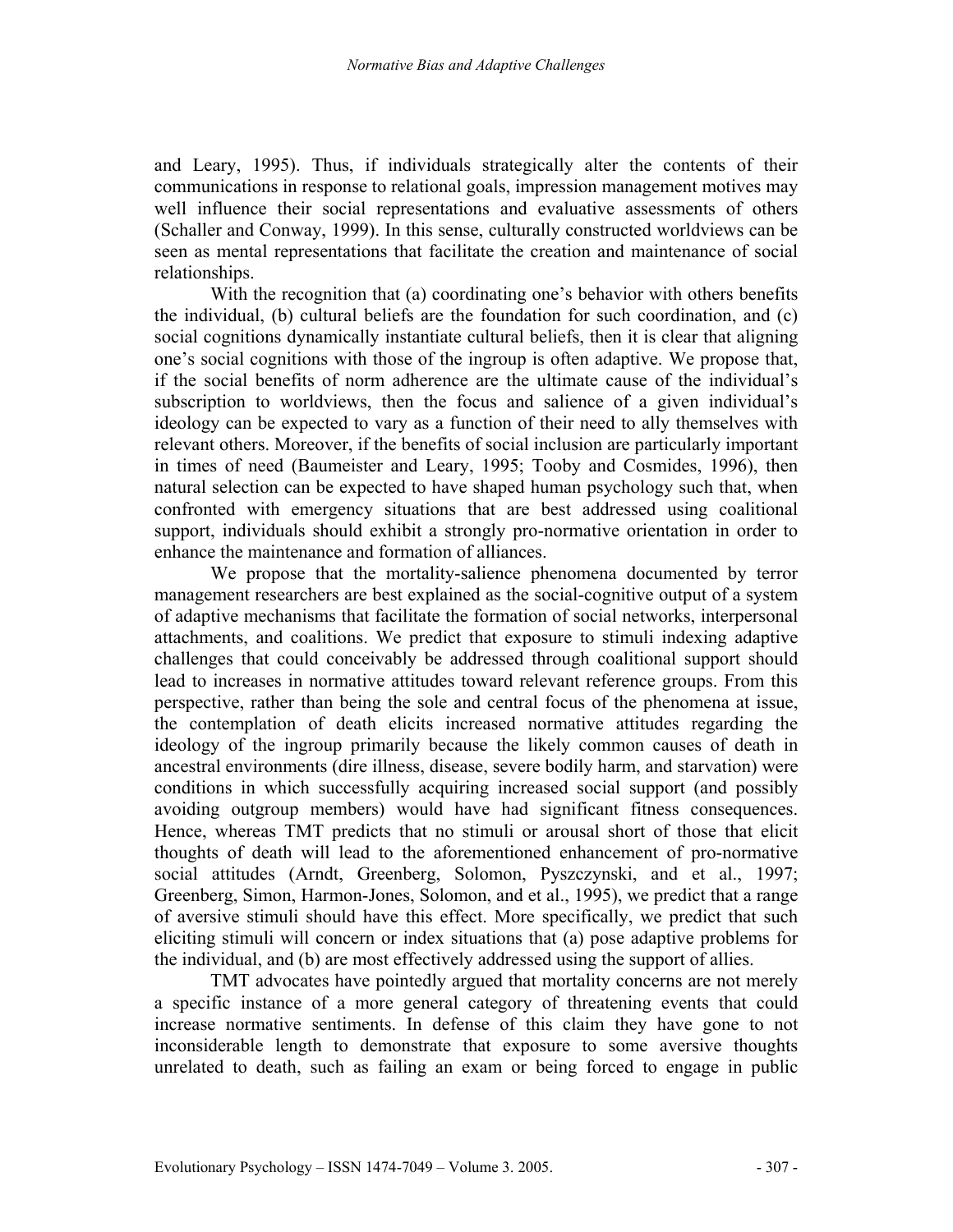speaking, do not engender the "worldview-defense" effects elicited by mortalitysalience (Greenberg, Pyszczynski, Solomon, Simon, and et al., 1994; Greenberg et al., 1995). They have interpreted these findings as supporting their claim that the worldview defense effects found in their experiments are *uniquely* caused by the existential concerns engendered by mortality salience. However, from our perspective, contemplating failing an exam or having to give a speech should not be expected to provoke the same shifts in normative cognitions since these scenarios do not concern fitness-relevant challenges in which coalitions could conceivably be a part of an adaptive solution to the problem. Rather than speaking to the uniqueness of mortality-salience, these results simply underline the need to view contemporary experiences with an eye toward the ancestral world in which our minds are designed to operate.

#### *On the Evolution of Normative Bias*

As illustrated by our critique of TMT, in order to be compelling, evolutionary hypotheses must be consistent with what is known about the processes and products of natural selection, and what is known about the evolution the human lineage. The patterns of coalition and alliances found in related primate species suggest that such strategic social structures are likely to be far more ancient than the hominid lineage itself (De Waal, 1982). To negotiate their social world successfully, and to anticipate the likely social consequences of alternative courses of action, our ancestors would have benefited from possession of psychological systems that could facilitate, maintain and track such alliances (Kurzban, Tooby, and Cosmides, 2001; Tooby and Cosmides, 1988). A core tenet of contemporary evolutionary approaches to behavior is the supposition that, because actions entail costs (in the form of time, attention, energy, exposure to risk, or loss of opportunities to engage in alternate actions), evolution will only favor the propensity to act in a given fashion when, in general, such a propensity generates benefits that exceed its costs. In this paper, we argue that the process we describe as normative bias is the foundation for behavior performed by individuals wanting to associate with and seek out potential coalition partners. We also argue that not only is this process an emanation of the general affiliative impulse in times of need, but that when confronted with adaptive challenges, people increase their support for the ideology of the ingroup at least in part because by doing so they increase the likelihood that others will come to their aid. This extension however, raises the question as to why displays of normative sentiment should inspire observers to aid the actor, as it is not obvious why others should incur the costs of providing assistance.

Norm conformity often marks membership in a culturally-defined group: dialect, comportment, styles of dress and adornment, modes of greeting and address, and myriad other behaviors all differ between groups. Behavioral markers that allow individuals to identify and preferentially interact with others who share their social norms can arise and persist if interactions between individuals who share beliefs are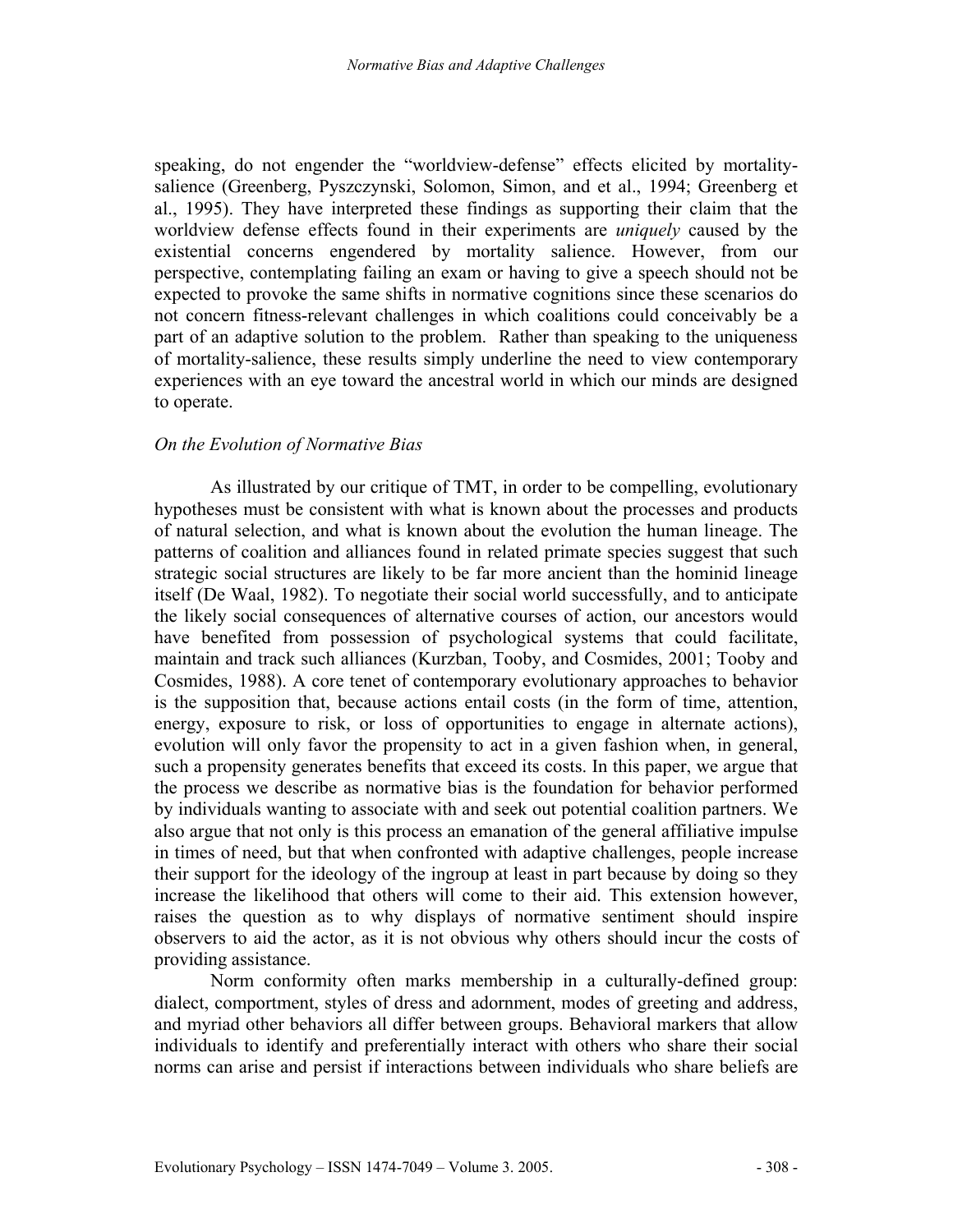more successful than interactions among people with discordant beliefs (McElreath et al., 2003). Demonstrating a normative orientation may thus serve to advertise the individual's allegiance to the ingroup, and one's predictability for coordinated action in coalitions. Across cultures, both norms favoring dyadic reciprocity and norms favoring aiding ingroup members are extremely common. Observers may thus be motivated to assist an individual who displays normative sentiments both because (a) they hope for future reciprocation (Milinski, Semmann, and Krambeck, 2002; Panchanathan and Boyd, 2004), and (b) by providing aid they demonstrate to third parties that they themselves adhere to the cultural prescriptions of the group (Fessler, 1999; Fessler and Haley, 2003). In small-scale societies like those that likely characterized ancestral human populations, this system is stabilized by the iterated nature of interactions, circumstances that enhance opportunities for both reputation formation and retaliation (Bowles and Gintis, 1998). In such a context it is relatively easy for observers to keep track of whether individuals who signal group allegiance and norm adherence when in need then later conform to those standards by similarly aiding others. Those who falsely claim to be good citizens typically suffer the withdrawal of future aid, the loss of opportunities for cooperative action, and, sometimes, direct and violent punishment Although neighboring groups sometimes provide refuge for outcasts, individuals must generally strive to remain in good stead with the members of a single group because coordination with new groups is often costly, as dialect and new norms are difficult to learn (Nettle and Dunbar, 1997). In addition, advertising one's adherence to the norms of one group may have bridgeburning consequences—once the individual has voiced loyalty to one group, it often becomes difficult to gain entry into other groups. The individual's attractiveness to members of other groups is diminished once time, energy, and loyalty have already been promised to a given group, commitments implicit in the display of normative behaviors. Even if those commitments are broken, the individual's attractiveness to members of other groups is not thereby enhanced, since individuals who fail to live up to claims of adherence to one group are unlikely to later demonstrate greater fidelity to any other group that takes them in. Taken together, these factors increase the likelihood both that signals of normative sentiment will often be attended to, and that observers will often be willing to incur the costs of providing aid to those who display such signals.

## *Supporting Evidence*

We do not claim that the view presented here explains every detail in the substantial corpus of existing terror management research. Indeed, we believe it to be very likely that death is associated with unique cognitive and behavioral outputs (see Barrett, in press). However, employing the approach outlined above, we believe that the central finding of terror management research—that participants in psychological studies who contemplate their corporeal death display greater support for the normative views of the ingroup—can be reinterpreted as an illustration of how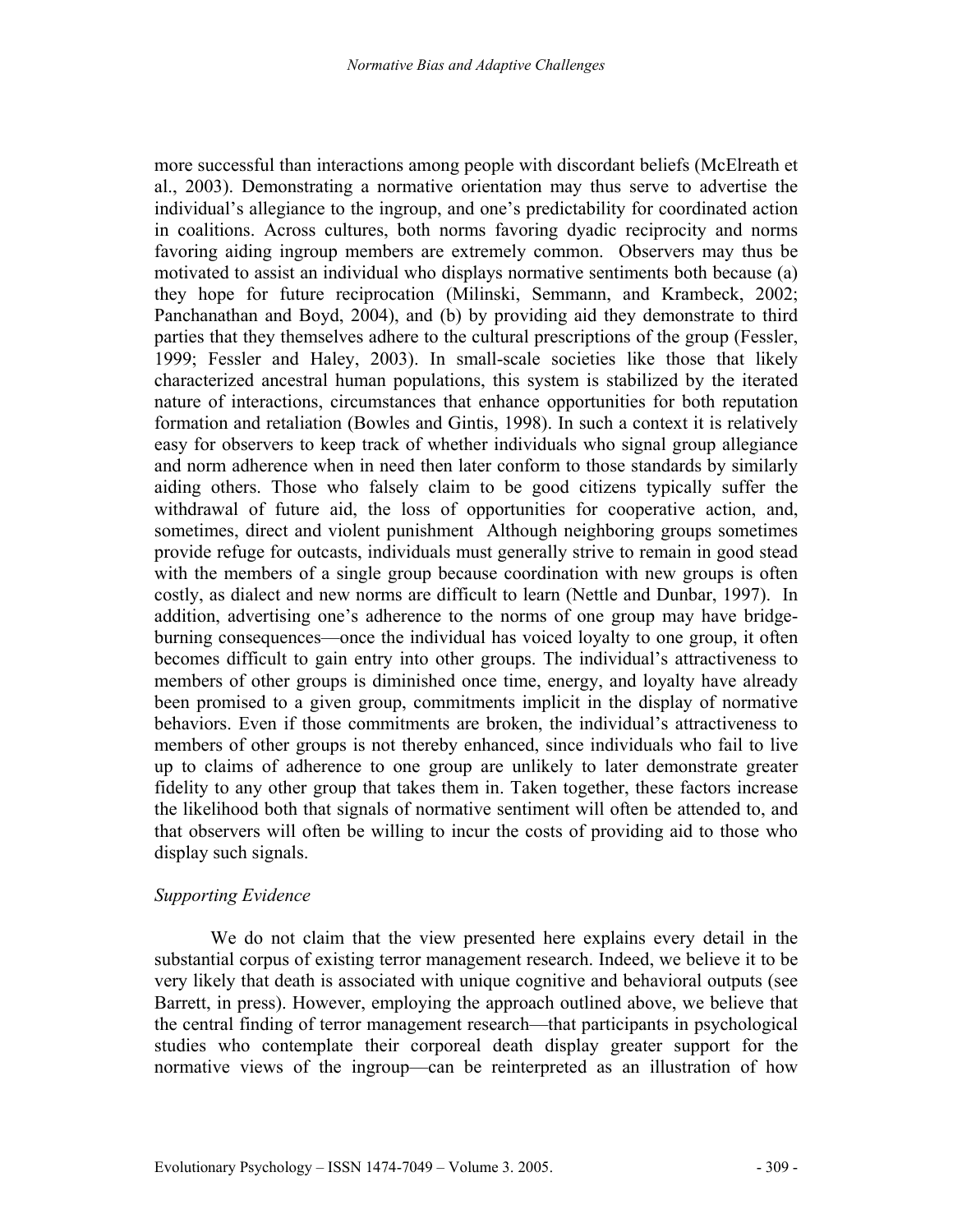individuals become more normative in their ideological orientation because of the benefits attending ingroup-affiliative behavior. This holds true for a vast array of the consequences of mortality-salience induction documented by TMT researchers: increased support of one's nationalist, religious, or secular ideology, disliking dissimilar others, supporting ethnic stereotypes, denigrating or distancing oneself towards the ideology of the outgroup, ingratiating oneself to heroes or those who bolster the views of the ingroup, intensifying altruistic tendencies towards the ingroup, or proposing greater punishment for those who violate the norms of the ingroup can all be viewed as the output of psychological mechanisms designed to increase normative mental representations that undergird the maintenance and formation of social relationships.

The value of a theoretical framework hinges on its logical coherence, its congruence with existing knowledge, and its explanatory power. With regard to the latter factor, it is noteworthy that a number of findings in the terror management literature are problematic for TMT, but fit well with our perspective. TMT research has shown that (1) mortality-salience enhances ingroup bias even in minimal groups having trivial between-group differences in worldviews, and (2) mortality-salience increases affiliative behavior even towards those who do not share the worldview. In addition to these findings inconsistent with TMT from within the corpus of experimental results of its advocates, other empirical results (such as our finding that worldview defense occurs even when mortality is not salient) belie its advocates claims to the uniqueness of death concerns in eliciting ideological bias. Below we consider each of these findings in greater detail.

TMT proponents emphatically argue that their experimental results are caused exclusively by the salience of death concerns (Arndt et al., 1997; Greenberg et al., 1994) and that their findings remove TMT from the domain of theories that explain increased cultural affiliation in response to self-relevant threats (Pyszczynski, Greenberg, and Solomon, 1997). In support of the claim that ideology-defense effects occur specifically and exclusively because individuals are motivated to buffer themselves from the unique anxiety-producing properties of death-salient stimuli, TMT researchers claim to have demonstrated that these effects do not emerge from generalized value accessibility, negative affect, or worrisome thoughts, and that aversive thoughts unrelated to death (such as contemplating failing an exam or addressing a public audience) do not engender effects parallel to those elicited by mortality-salience (Greenberg et al., 1994; Greenberg et al., 1995; Greenberg et al., 1997; Solomon et al., 2004). They interpret these findings as supporting the notion that mortality salience effects are "outside the purview of other theories that might suggest that self-relevant threats would enhance intergroup bias and adherence to cultural values" (Greenberg et al., 1994). In a recent review article (Greenberg et al., 1997) three of the principal architects of TMT unambiguously state:

Unique support for [TMT] from the studies reported above is predicated on the assumption that mortality salience effects are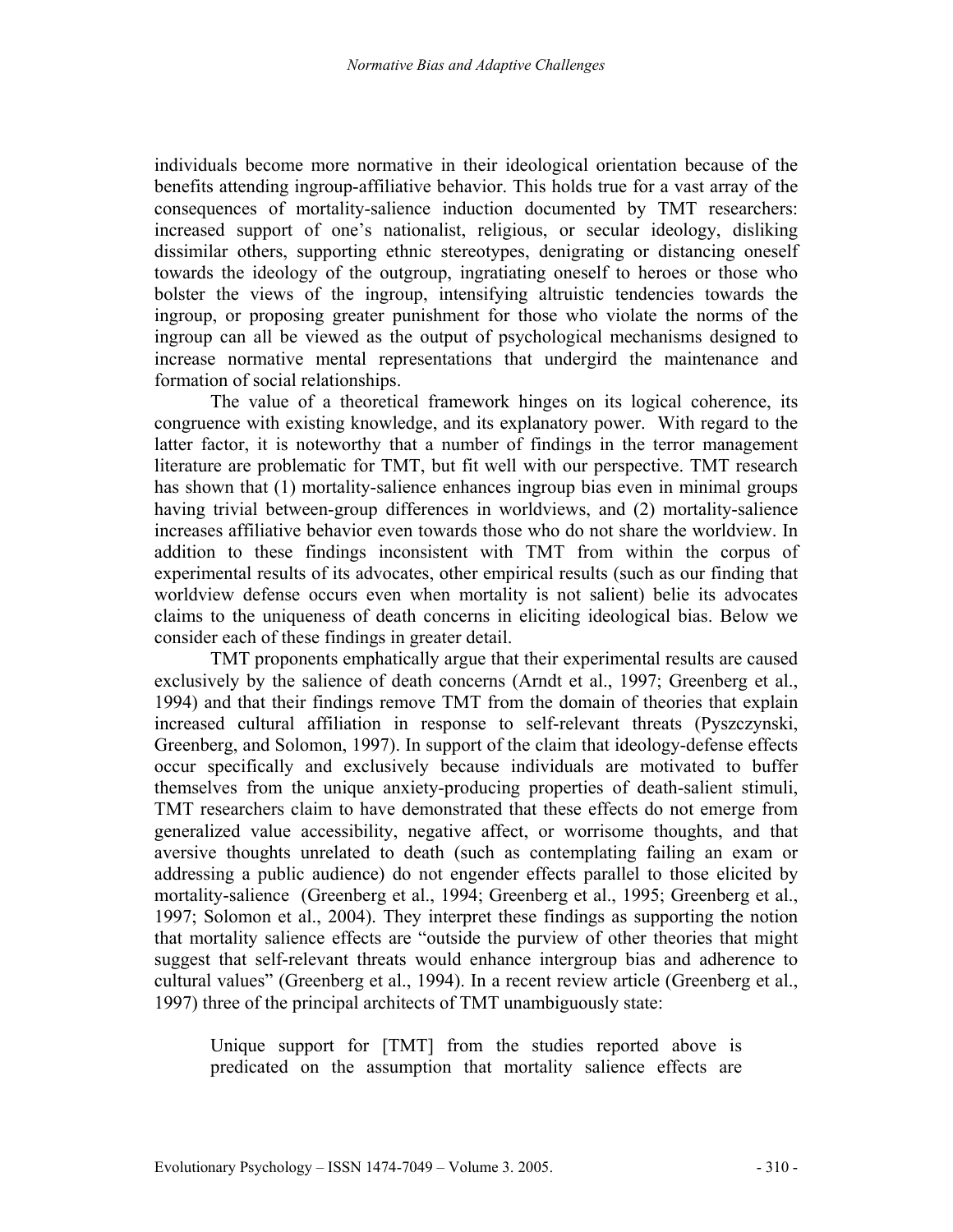engendered specifically by concerns about one's own mortality rather than in response to any anxiety-provoking or self-threatening event. We believe that a very strong case can now be made that mortality salience effects are indeed uniquely driven by thoughts of mortality (p. 17).

Challenged by these claims, we conducted a series of investigations in which participants contemplated scenarios that contained an adaptive challenge but did not elicit thoughts of death. Whereas advocates of TMT explicitly predict that the worldview defense effects found in their studies are uniquely caused by death thoughts, our perspective predicts that fitness-relevant stimuli unrelated to death can produce similar results, provided that the eliciting stimuli indexes an adaptive challenge that could be effectively addressed through social support.

In six studies conducted in the U.S. and Costa Rica, we demonstrated that participants who contemplated death, theft of personal belongings, social isolation, or soliciting help for a cooperative task all increased their support of a pro-nationalist author over a societal critic when compared to participants who contemplated a neutral theme<sup>2</sup> (Navarrete, in press; Navarrete et al., 2004). In addition, again contrary to the predictions of TMT, mortality salience failed to increase normative bias among Costa Rican participants, calling into question the cross-cultural ubiquity of such existential concerns.

Under the assumption that disease threats provided some selection pressure under Pleistocene conditions such that our ancestors would have benefited from the assistance of ingroup members (e.g. ingroup members could provide aid when one is ill and vulnerable to predators or conspecifics), in a separate series of studies using U.S. citizens on the Internet as participants, we demonstrate that ethnocentrism rises as a function of perceived vulnerability to disease. This relationship occurs even when the effects of death anxiety are statistically controlled in the model. In a follow up study we show that support for ingroup ideology is positively predicted by disgust sensitivity towards potential sources of pathogen contagion when measured as a chronic individual difference measure, and when disgust sensitivity is experimentally primed. Finally, in an online study using pregnant women as participants, we show that ingroup bias peaks during the first trimester (the period when the mother and fetus are most vulnerable to infection), and decreases in the second and third trimesters when pathogen risk is lower (Navarrete, Fessler & Eng, 2005).

These results showed that worldview-defense effects can occur even when death is not salient, provided that the eliciting stimuli contain content that is relevant to fitness concerns that can conceivably be addressed through the social support that coalition membership can provide. Illness, social isolation, theft of personal property, and a need for assistance in a cooperative task all require that individuals take steps necessary for social inclusion, and increasing one's pro-normative orientation facilitates success toward this end. While our results are striking, our enterprise is not the only one to demonstrate that normative bias rises in response to self-relevant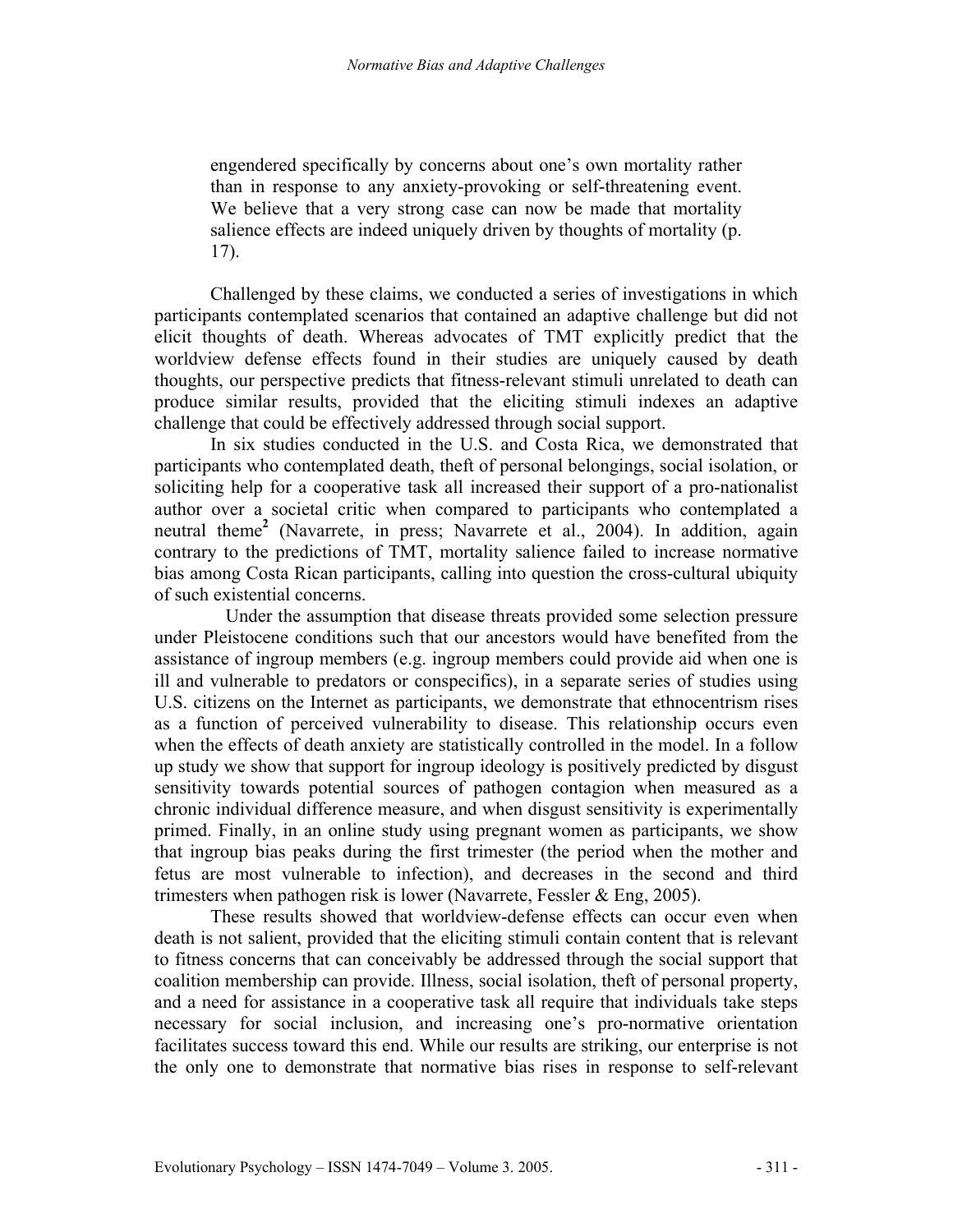threats that do not engender death-thoughts. Experimental manipulations that are unrelated to death but which share conceptual links to personal uncertainty or to threats of physical bodily-integrity have been found to increase ideology defense as well (Burris and Rempel, 2004; McGregor, Zanna, Holmes, and Spencer, 2001). Because (a) others are often able to provide direction and aid in uncertain situations, and (b) threats to bodily self-integrity can be addressed through social support, these results are consistent with our thesis that increases in normative orientation are ultimately aimed at recruiting assistance.

Findings from both classic and current research on social support are congruent with our contention that affiliation defenses are triggered by a wider variety of threats than simply those that might invoke existential anxiety. Taylor and colleagues (2003) present a host of evidence indicating that social support in the face of stressful events is beneficial to human psychological and physical functioning. The authors note that affiliation appears to be especially common under stress, and is particularly beneficial when individuals are part of a network of communication and mutual obligation. Stanley Schachter's (1959) studies of the psychology of affiliation reveal that research participants increase their affiliative responses in response to a wide range of aversive stimuli that do not invoke mortality concerns. Such threats increased affiliation most markedly with others believed to be facing the same situation. Congruent with our premise regarding the adaptive utility of coalition membership in the face of threats, Schachter interprets his results as indicating that such challenges "lead to a desire to be with others as a means of socially evaluating and determining the 'appropriate' and proper reaction."

Harmon-Jones and colleagues (1996) examined the effects of mortality salience on minimal groups (*sensu* Tajfel, Billig, Bundy, and Flament, 1971) and found that study participants who contemplated death preferred ingroup members to outgroup members in arbitrarily assigned groups. The authors interpret these results as indicating that, when confronted with death, individuals who lack an existing and meaningful outlet on which to project their death anxiety will seize on arbitrary or trivial factors with which to boost their personal sense of value and preserve their psychological equanimity. We suggest that, because these results reveal that intergroup bias occurs in the absence of meaningful worldview distinctions, this investigation actually demonstrates that it is perceived coalitional membership, and not worldview defense, that is the key factor in mortality-salience phenomena. As noted above, while shared beliefs are important in determining group identity (who belongs and who does not), it is not the beliefs per se that are the relevant issue, but rather the group membership thus marked. Contrary to TMT claims, group identity does not function to assuage worldview defense needs (*sensu* Mikulincer and Florian, 2000) – instead, worldviews serve the purpose of facilitating intergroup and interpersonal relationships.Wisman and Koole (2003) present a series of studies in which mortality salience consistently leads to increased affiliation strivings as demonstrated by a greater tendency to sit next to others rather than alone, and to sit with ingroup members compared to outgroup members. On their own, these results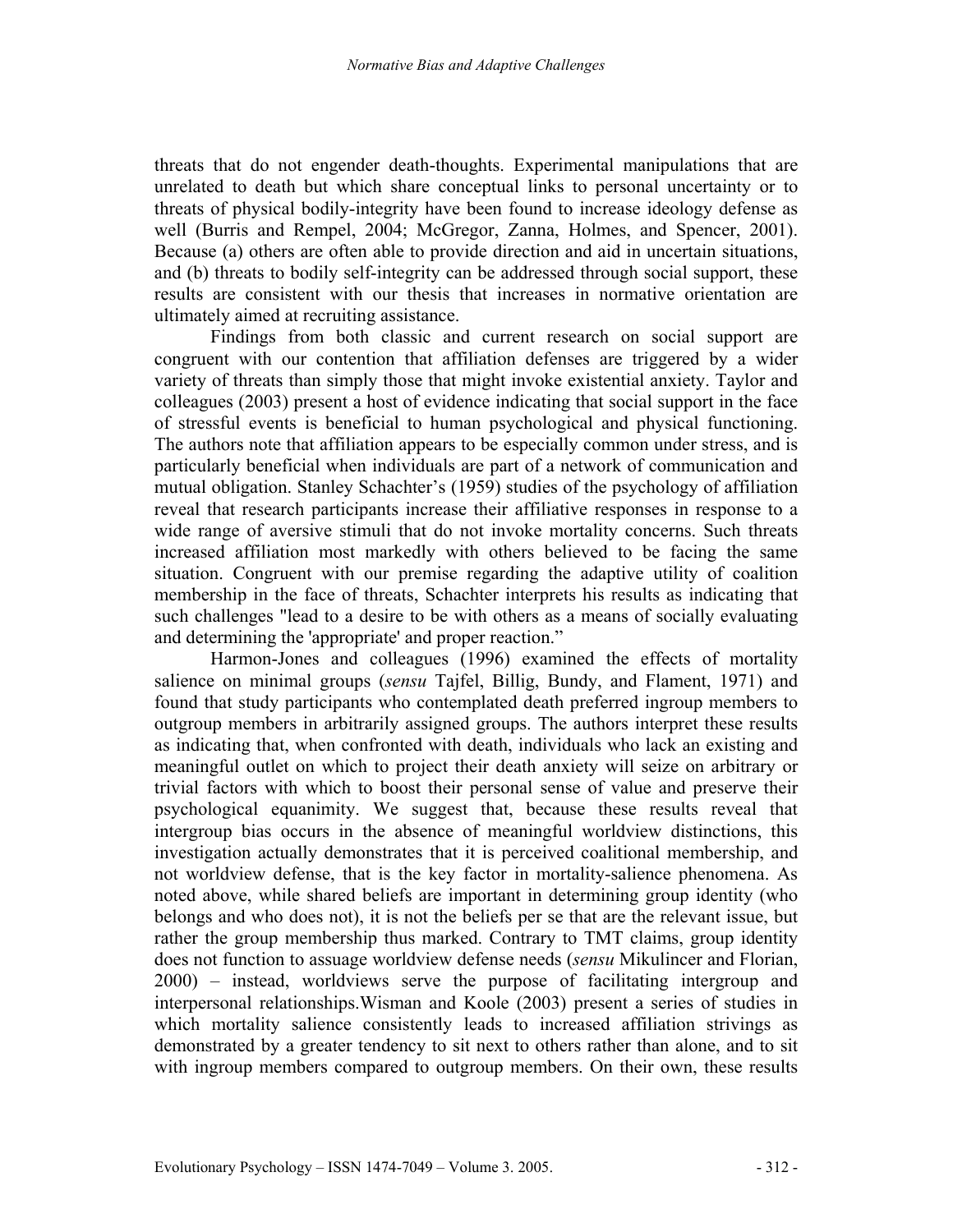are consistent with both our coalitional psychology theory and a TMT perspective on affiliation needs: whereas we assert that affiliation with others is an important means of coping with threats to fitness, proponents of TMT argue that belongingess with others bolsters one's worldview and thus relieves existential anxiety, since social relationships are an integral part of a meaningful, anxiety-buffering worldview (Florian, Mikulincer, and Hirschberger, 2002; Taubman Ben-Ari, Findler, and Mikulincer, 2002). However, in contrast to predictions entailed by the latter interpretation, Wisman and Koole also found that the affiliative response swamped worldview defense effects, as affiliation tendencies increased even when group members had threatened participants' worldviews, and when the group forced participants to attack their own worldviews. These effects occurred even though the participants' worldviews were personally relevant and highly accessible. Together, these results suggest that affiliative responses suffice to attenuate or eliminate the need to increase one's normative orientation, a pattern that contradicts the TMT view of the relationship between affiliation and beliefs. If, as TMT researchers claim, affiliation is attractive to the extent that relationships are part of a meaningful worldview, then participants should not affiliate with those who contravene their worldviews. In contrast, the pattern documented by Wisman and Koole is wholly understandable once it is recognized that TMT erroneously reverses the relationship between worldviews and affiliation – from the perspective of coalitional psychology, because affiliation is itself the goal underlying increases in normative cognitions, if affiliation can be achieved directly, the value of more roundabout means of achieving this objective is reduced.

## *Other moderators of normative bias*

In providing an alternative explanation of the findings of terror management research, we do not propose that the phenomena to be explained consist merely of the tendency for people to produce positive evaluations of the ingroup and negative evaluations of outgroups—the available evidence suggests that the phenomena at issue are much more complex (Greenberg et al., 1990; Mikulincer, Florian, Birnbaum, and Malishkevich, 2002). We agree with terror management researchers that evaluations of dissimilar views may be tolerated to a greater or lesser degree under mortality-salience conditions depending upon the personality and ideology of the respondent. However, whereas TMT researchers view such differences as reflecting unique styles of coping with the existential dilemma stemming from the particulars of individuals' worldviews and problem-solving styles, we interpret these results as simply reflecting adaptive shifts in the cognition that binds social relations. Because the behaviors that maintain and enhance social relationships occur within a context of shared values, beliefs, and norms (Hardin and Conley, 2001), the relational cognitions appropriate for servicing social relationships will differ depending on the norms of the social group with which one identifies. In addition, the extent to which such behaviors will be pursued will be contingent on the individual's self-assessed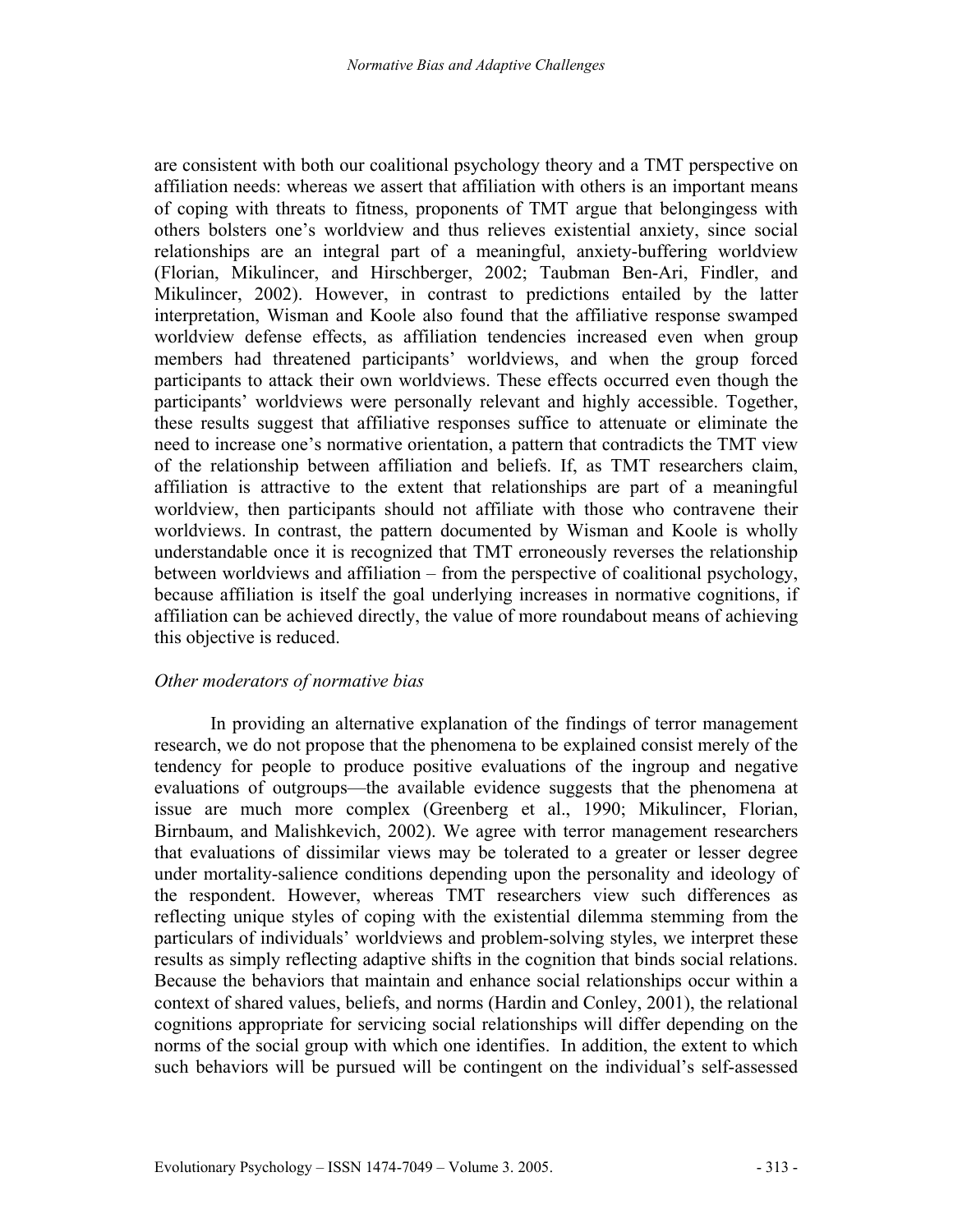ability to meet fitness challenges – time and effort will not be expended seeking social support if such support is deemed unnecessary by a given individual facing a given challenge. Thus, the expression of a pro-normative orientation should be moderated by both the extent to which one's ingroup values tolerance of diversity and the degree of self-assessed need for assistance. Below, we consider these factors in greater detail.

*Authoritarianism.* A variety of terror management experiments demonstrate that authoritarianism and political conservatism are moderators of bias against dissimilar others (Greenberg et al., 1990; Greenberg, Simon, Pyszczynski, Solomon, and et al., 1992). Political conservatives and high-authoritarians showed decreased liking for dissimilar others after contemplating death, but no such effects were found for political liberals and low-authoritarians. The authors claim that these patterns reflect individuals' attempts to buffer themselves against existential anxiety by bolstering their respective worldviews. For example, because tolerance of dissimilar others is central to a liberal political philosophy, under mortality-salience conditions, liberals ostensibly become more tolerant of outgroup members because they are clinging more tenaciously to their ideology in order to avoid confronting their own mortality. In contrast to this interpretation, we propose that differences in tolerance are important not because they influence how individuals attempt to assuage deathanxiety, but rather because tolerance of dissimilar others reflects norms which individuals believe are important to their respective ingroups. High authoritarian individuals identify with groups that advocate intolerance of cultural diversity, while low authoritarians identify with groups that advocate the reverse.

Our investigations in the U.S. and Costa Rica (Navarrete et al., 2004) support our interpretation of the effects of authoritarianism on responses to challenging circumstances. Using stimuli unrelated to death, we demonstrated that attitudinal changes are moderated by individual differences in authoritarianism: the effects of the treatments on normative bias are greatest for participants scoring high on authoritarianism, while the effects are attenuated or even reversed for low authoritarians. These results are consistent with our hypothesis that, when faced with a challenging situation in which social alliances would be of particular importance, individuals conform to the culturally constructed standards of their ingroup by overtly embodying those norms. Consistent with our predictions, and contrary to the claims of TMT, these effects are not limited to death-relevant threats.

*Self-esteem.* Self-esteem plays a critical role in terror management research, as investigators have shown that individuals having high self-esteem respond to mortality-salience primes with less worldview defense than do individuals having low self-esteem (Goldenberg, McCoy, Pyszczynski, Greenberg, and Solomon, 2000; Harmon-Jones, Simon, Greenberg, Pyszczynski, and et al., 1997). While proponents of TMT claim that this occurs because high self-esteem indexes possession of a strong buffer against death terror (i.e., one has met the standards of one's worldview and can therefore live with equanimity despite the knowledge of one's inevitable death), emerging perspectives on self-esteem suggest that this pattern is more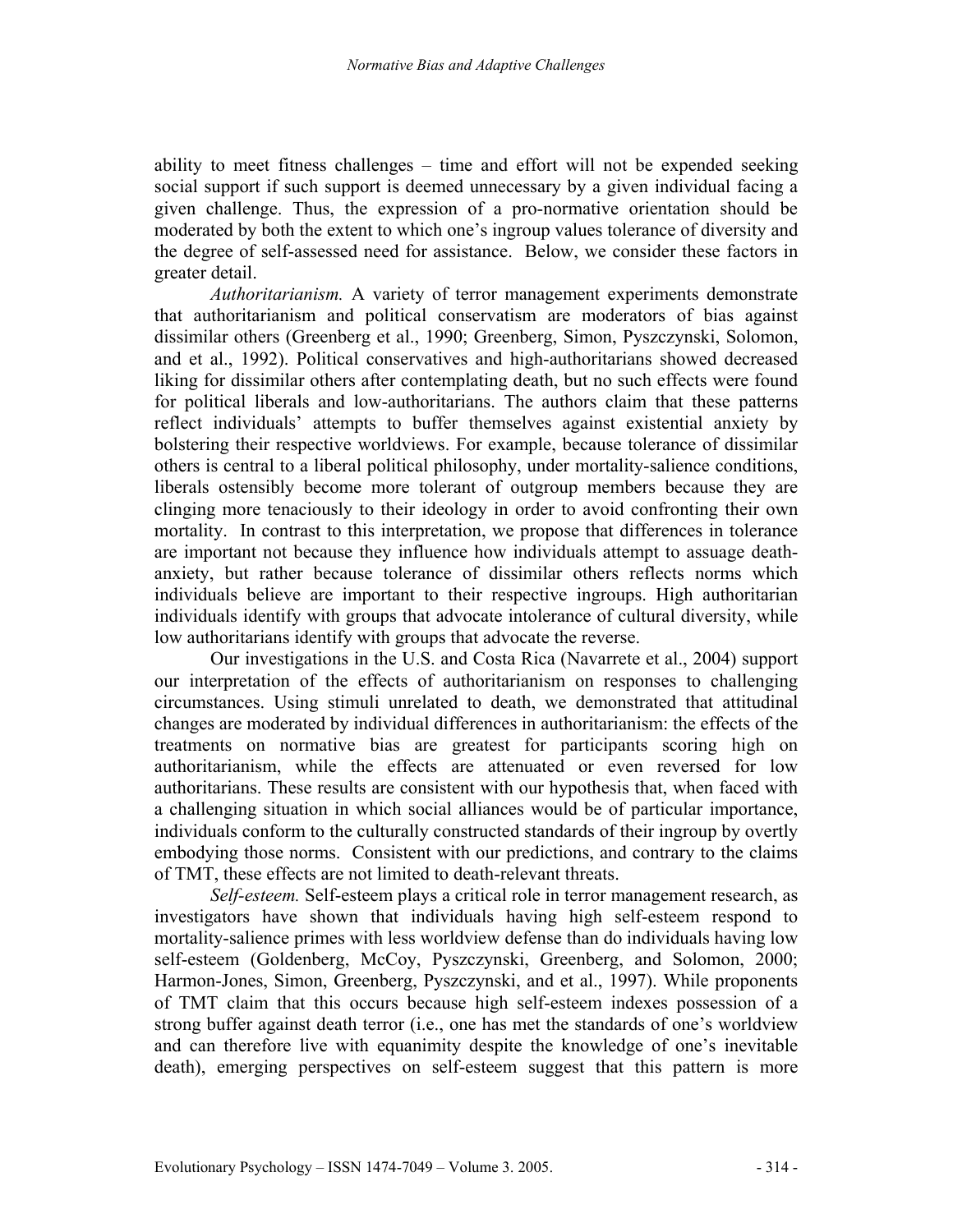plausibly explained in terms of the relationship between self-esteem and the individual's ability to meet fitness-relevant challenges, including the challenge of maintaining social support. Leary, Tambor and Terdal (1995) describe self-esteem as a representation to the self of the degree to which one is socially connected. Noting the functional significance of group inclusion, Leary and colleagues argue that the hedonic aspects of self-esteem serve to motivate behaviors that enhance acceptance by the group. Reasoning along similar lines, Fessler (2001) argues that the emotions of shame and pride index instances of failure or success with regard to both cultural standards for behavior and questions of social dominance; self-esteem provides a representation of one's current standing in the group by summing one's history of shame- and pride-inducing events. Finally, Kirkpatrick and Ellis (2001) argue that there are numerous functionally distinct self-esteems, each gauging how well one is performing in a given fitness-relevant domain; global self-esteem can thus be seen as a running tally of one's fitness prospects, with performance in a variety of social arenas constituting a critical determinant (see also Kirkpatrick et al., 2002).

If self-esteem is an index of how well one is equipped to meet fitness challenges, and if such readiness is at least in part a function of one's degree of social integration, then it follows that individuals having high self-esteem should work less stridently to marshal social support when confronted with adaptive challenges than individuals having low self-esteem, as the former can more reliably count on others to provide support when needed. On the basis of this reasoning we predicted that, as had been previously demonstrated by TMT researchers, death-related primes should have a greater enhancing effect on intergroup bias in low self-esteem individuals. While this prediction did not differentiate our theory from TMT, in contrast to the latter, we also predicted that the same should be true of threat primes that do not evoke thoughts of death. Each of these predictions was supported (Navarrete et al., 2004; Study 3).

Our view of the role played by self-esteem in reactions to adaptive challenges is congruent with a body of literature indicating that people on the periphery of desirable ingroups express greater attachment towards ingroup ideals, and more outgroup derogation, than do those at the center of the ingroup (see Hewstone, Rubin, and Willis, 2002 for a review). For example, Peres (1971) has shown that, in Israel, lower status Middle Eastern Jews report more intense hostility and prejudice towards Arabs than do higher status European Jews. Middle Eastern Jews, who are relatively peripheral members of Israeli society, may use derogation of Arabs to gain acceptance by the higher-status, core members of their society. These effects are deepened when threats to the shared common interests of all Israelis are made salient (Jost et al., in press). Similarly, Noel, Wann, and Branscombe (1995) present experimental results showing that people with peripheral membership status in an ingroup express negative judgments about a comparison outgroup, particularly when an ingroup audience is anticipated. Finally, Vohs and Heatherton (2001; 2003) demonstrate that when confronted with an ego-threat, individuals with low selfesteem modify their behavior so as to become more likeable to peers, a shift that is mediated through perceptions of the self as interdependent with others. Hence, in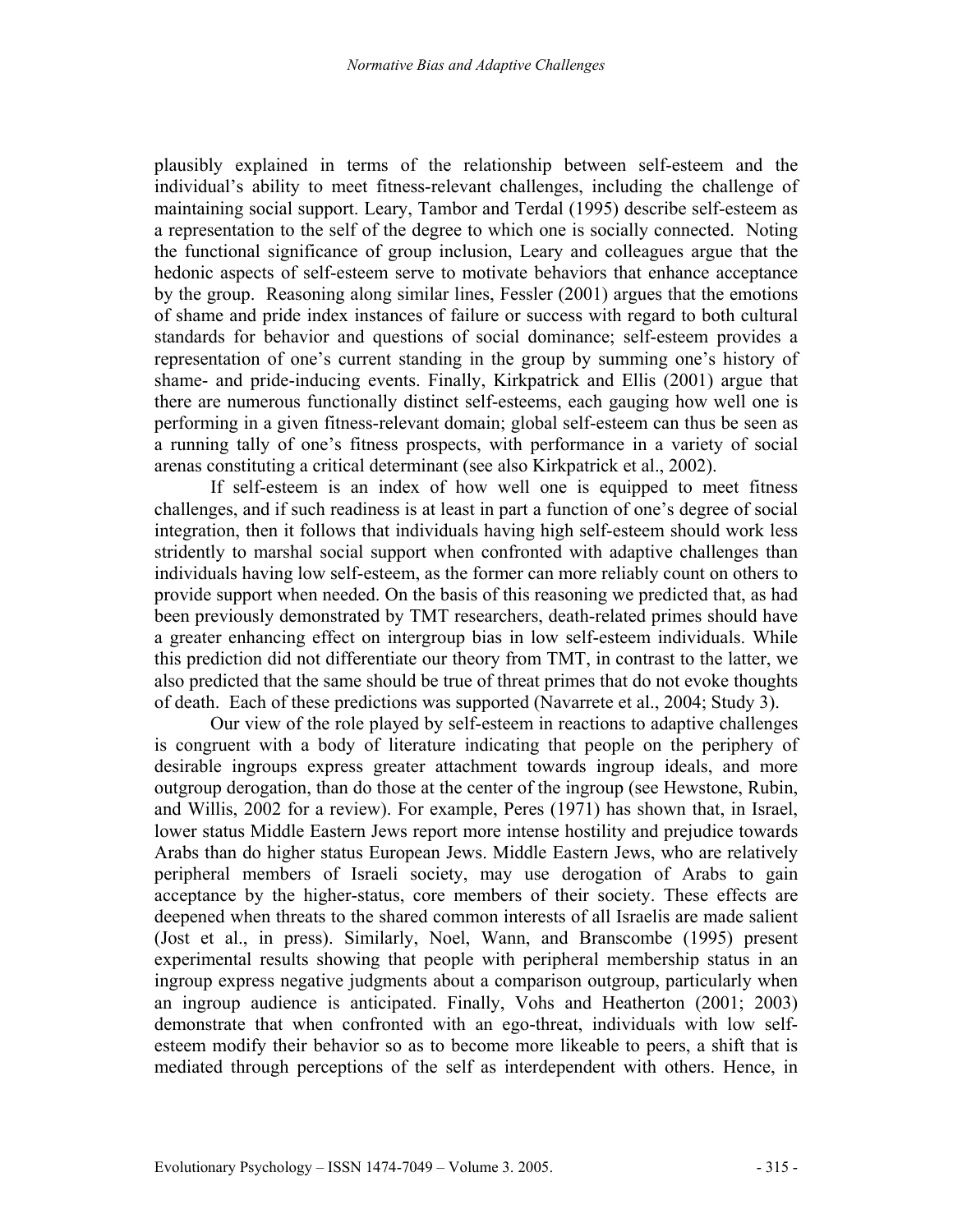both naturally occurring and artificially created groups, those who likely see their status as more tenuous work harder to advertise their conformity to ingroup norms, derogating outgroup members and otherwise adjusting their self-presentation so as to increase their appeal to relevant others. When combined with findings concerning the centrality of social acceptance and norm adherence to self-esteem (Kirkpatrick and Ellis, 2001; Leary, 2001; Leary, Cottrell, and Phillips, 2001), these results lend credence to our interpretation of the interaction between self-esteem and responses to threat-primes, importantly including primes that do not concern death.

*Interdependence.* An important question in cross-cultural research concerns the extent to which individuals in various societies differ with regard to independent versus interdependent construals of the self. This concept is seen by many crosscultural researchers as the most basic element of a culture, and a distinctive dimension of cultural variation (Markus and Kitayama, 1999; Triandis, 1995). An independent self emphasizes values such as self-reliance, individual rights, and selfactualization. Conversely, the interdependent self focuses on sociocentric values such as dependence on others, duty, and conformity to social norms.

Our initial studies found that social isolation-salience produced greater normative cognitions than did mortality salience among Costa Rican participants, but that the opposite was true among American undergraduates (Navarrete et al., 2004). In fact, mortality-salience failed to produce significant main effect increases on normative bias in the Costa Rican samples. We hypothesized that cultural differences in the conceptualization and importance of social relationships might be the cause of these differences. Since rural Costa Ricans value interconnectedness and view their ability to meet life challenges as fundamentally dependent on their relationships with others, Costa Ricans may assess complete social isolation as a more dire fitness challenge than do our more individualistic American undergraduates. By extension, this reasoning suggests that, within a single culture, interindividual variation in the perceived dependence upon others in meeting life challenges should correspond with the extremity of normative sentiments that are exhibited under conditions of threat or challenge. A follow-up study in Costa Rica (Navarrete et al., 2004; Study 4) produced evidence supporting this prediction, as we found that adherence to collectivist values positively predicted normative bias as a function of exposure to coalition-relevant primes, and that increases in normative bias after the manipulation were primarily driven by participants with high interdependent self-construals.

This finding was replicated among urban North American undergraduates in a second series of studies (Navarrete, in press). Intriguingly, reversing the pattern found in Costa Rica, among UCLA undergraduates, contemplation of social isolation produced smaller effects than did mortality salience. These population differences are consistent with the notion that ideological reactions to self-relevant adaptive challenges reflect cultural differences in how such challenges are cognized. Various aspects of universal themes may be differentially cognitively elaborated or downplayed in different cultures (Levy, 1973), producing between-population differences in the aversiveness of various scenarios. Specifically, social isolation may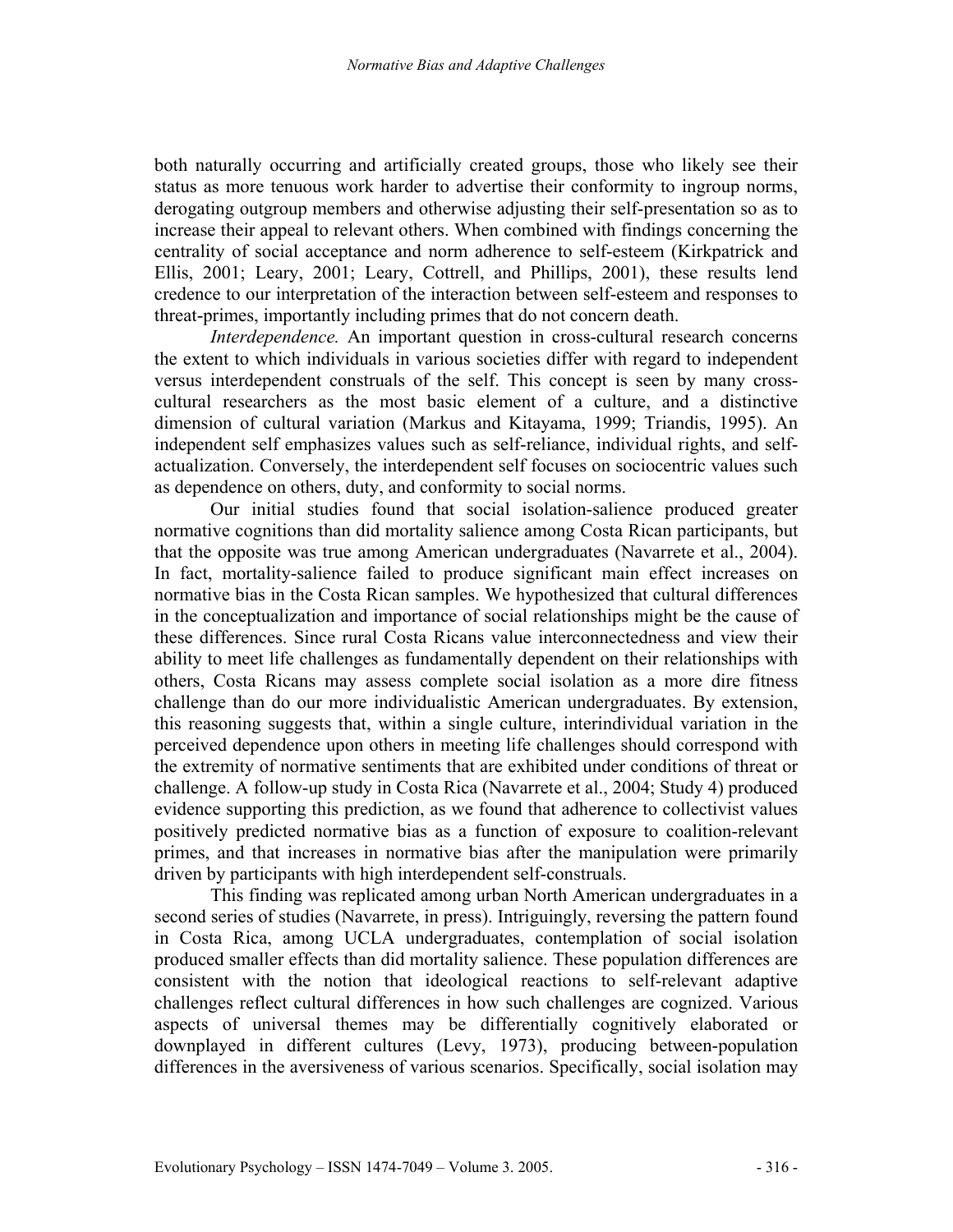be a more significant threat in societies that emphasize collective as opposed to individual responses to challenges, and existential mortality concerns may not be particularly salient to individuals in societies where religious beliefs and fatalistic attitudes make avoiding such themes less troublesome than is the case for people living in complex industrialized nation-states where cultures emphasize secular life, longevity, avoidance of death, and control over one's destiny (Cohen and Nisbett, 1998; Durkheim, 1897/1951).

#### **Conclusion**

Our results and those of other researchers provide clear evidence that bias towards ingroup ideology can be produced using fitness-relevant primes without reminding participants of their mortality. These effects are moderated by the same individual differences constructs employed in terror management research (authoritarianism, self-esteem), as well as by a novel moderator that we have explored (interdependence). Together, these patterns support our contention that humans possess psychological mechanisms that shape reactions to adaptive challenges in ways which would have been fitness-enhancing under ancestral conditions. These mechanisms adjust behavior as a function of the need to improve one's chances of receiving coalitional support, generating output that is shaped by the culture of the group with which one identifies.

Recent terror management research has documented that group identification and close social relationships are key themes in the investigation of intergroup bias and ideology defense (Florian et al., 2002; Hirschberger, Florian, and Mikulincer, 2003; Mikulincer et al., 2002). Indeed, these researchers have recognized the adaptive value of social relationships in addressing fitness challenges (e.g. finding food, shelter, staying safe, etc.). While we welcome this trend, we question the utility of grafting increasingly accurate additions onto a dubious theoretical framework. Contrary to the claims of its proponents, terror management theory is not in step with contemporary evolutionary approaches to behavior regarding the function of anxiety, nor does it accurately describe beliefs found in many of the world's cultures. Even if it were the case that a gargantuan system of psychological mechanisms evolved solely for the palliative function of anxiety reduction, terror management theory can not adequately explain why it should be the case that belief in a worldview should, on first principles, be anxiety-reducing as opposed to anxiety-inducing. Lastly, and most damning of all, mortality salience does not have the unique evocative powers ascribed to it by its proponents. Our approach to coalitional psychology, a framework premised on the tenets of modern evolutionary theory and informed by a broad understanding of cultural variation, can provide direction in accounting for both the corpus of results so impressively documented in terror management research and the growing body of findings inconsistent with the predictions of terror management theory in its present form.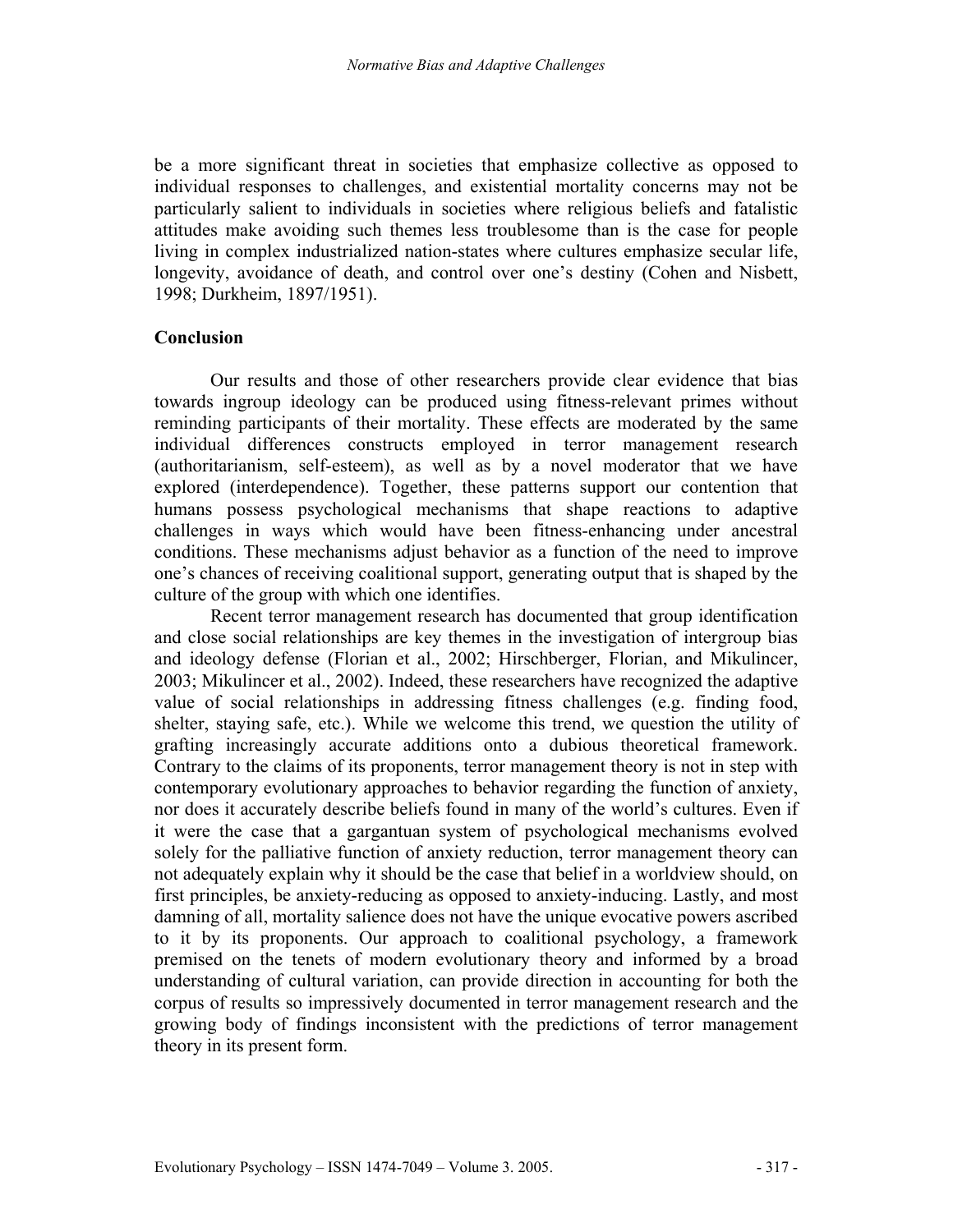# **Received 1 January, 2005, Revision received 20 June, 2005, Accepted 21 June, 2005.**

## **Notes**

- 1. In contrast to the meaning of the word "adaptive" as used in the developmental, educational and clinical literatures (i.e., enhancing individual wellbeing), following usage in evolutionary biology, we employ this term to describe behavior which enhances individual biological fitness (defined as the percentile representation of the individual organism's genes in future generations). The term adaptive challenge thus refers to any circumstance that threatens to reduce the biological fitness of the individual organism.
- 2. Our reasoning for employing the experience of theft as an experimental prime was as follows: We hypothesize that an individual's access to and control over resources was a significant determinant of fitness in ancestral environments. Coalitions clearly aid in achieving these goals, as allies can increase access to resources, assist in guarding resources, and enact retribution on competitors who attempt to appropriate resources. We therefore predicted that psychological mechanisms that operate to enhance coalitional support should be activated by the prospect of having had one's possessions stolen, for such an event indicates an immediate increase in the need for resources, indexes inadequate social assistance in the protection of one's resources, and signals the need for allies in seeking vengeance on thieves, actions that will deter future fitness-reducing transgressions. We predicted that the prospect of complete social isolation as an experimental prime would similarly elicit the mechanisms that enhance coalitional support. An individual's access to any of the benefits of sociality, such as finding mates, protection from predators or conspecifics, access to food and shelter, etc., depends on his or her inclusion in social groups. Thus, we posited that, in times of social exclusion or marginalization, the adaptive system for creating or reaffirming beneficial social bonds should give rise to the pro-normative, ingroup-affiliative sentiments necessary to obtain needed social support. Finally, we designed an additional experimental manipulation to directly explore the workings of the psychological mechanisms which we postulate undergird coalitional psychology. This prime induced participants to contemplate the need to enlist the aid of family and friends to build a home. To the extent that enlisting others to aid in a cooperative task requires that individuals take steps to increase the likelihood that others will view them as valuable ingroup members deserving of aid, enhancing one's normative orientation is a cognitive first step toward achieving this end.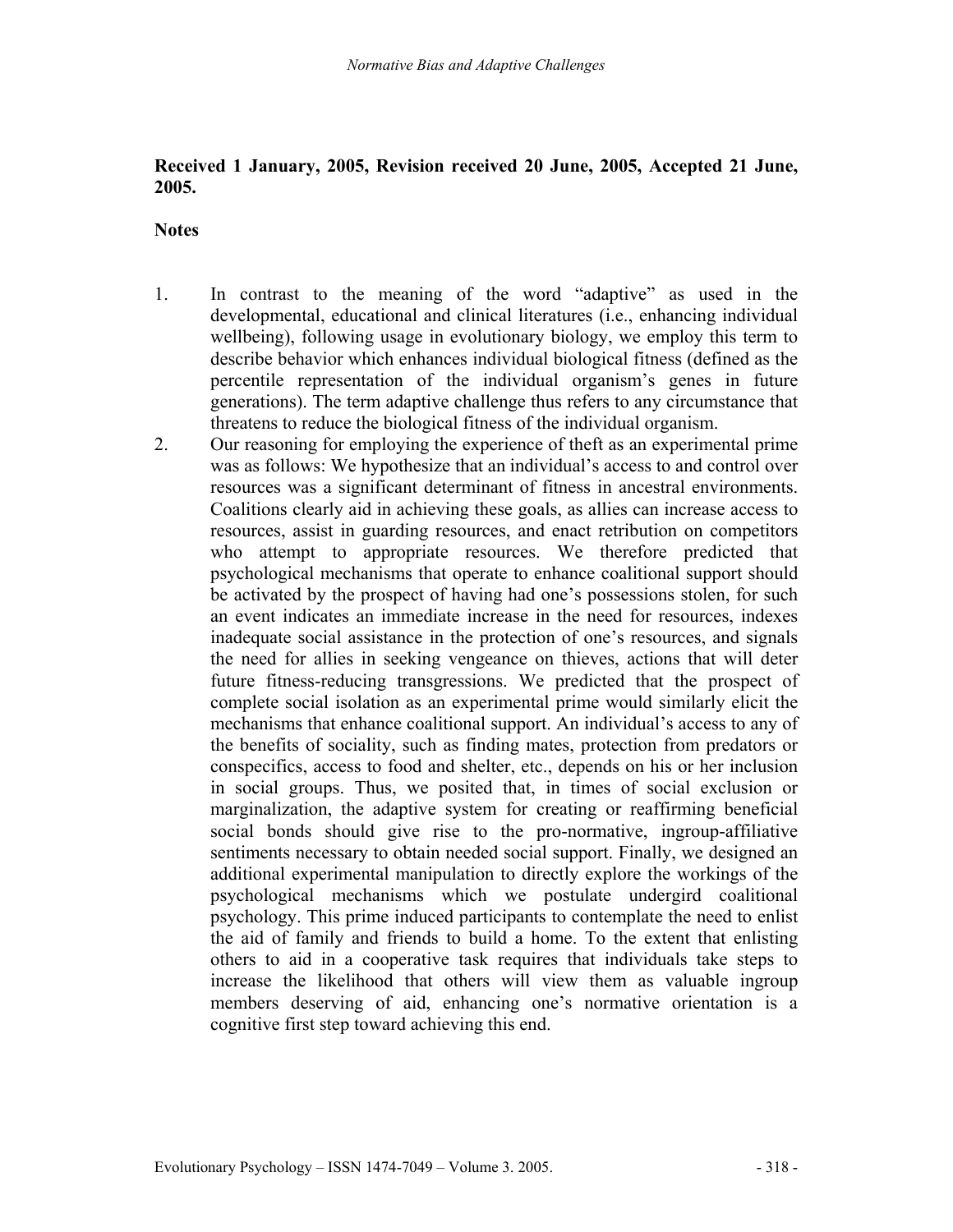#### **References**

- Arndt, J., Greenberg, J., Solomon, S., Pyszczynski, T. *et al*. (1997). Suppression, accessibility of death-related thoughts, and cultural worldview defense: Exploring the psychodynamics of terror management. *Journal of Personality and Social Psychology, 73*(1), 5-18.
- Barrett, H. C. (2005). Enzymatic computation and cognitive modularity. *Mind and Language, 20*, 259-287.
- Barrett, H. C. (in press). Adaptations to predators and prey. In *Handbook of Evolutionary Psychology*.
- Baumeister, R. F. and Leary, M. R. (1995). The need to belong: Desire for interpersonal attachments as a fundamental human motivation. *Psychological Bulletin, 117*(3), 497-529.
- Baumeister, R. F. and Tice, D. M. (1990). Anxiety and social exclusion. *Journal of Social and Clinical Psychology, 9*(165-195).
- Becker, E. (1962). *The birth and death of meaning*. New York: Free Press.
- Becker, E. (1973). *The Denial of Death*. New York: Free Press.
- Bowles, S. and Gintis, H. (1998). The moral economy of communities: Structured populations and the evolution of pro-social norms. *Evolution and Human Behavior, 19*(1), 3-25.
- Boyd, R., and Richerson, P. J. (1985). *Culture and the evolutionary process*. Chicago: University of Chicago Press.
- Boyd, R., and Richerson, P. J. (1990). Culture and Cooperation. In J. J. Mansbridge (Ed.), *Beyond self-interest* (pp. 111-132). Chicago: The University of Chicago Press.
- Boyer, P. (2000). Evolutionary psychology and cultural transmission. *American Behavioral Scientist. Special Issue: Evolutionary psychology: Potential and limits of a Darwinian framework for the behavioral sciences, 43*(6), 987- 1000.
- Boyer, P. (2001). *Religion explained: The evolutionary origins of religious thought*. New York: Basic Books.
- Burris, C. T. and Rempel, J. K. (2004). "It's the End of the World as We Know It": Threat and the Spatial-Symbolic Self. *Journal of Personality and Social Psychology, 86*(1), 19-42.
- Buss, D. M. (1990). The evolution of anxiety and social exclusion. *Journal of Social and Clinical Psychology, 9*(2), 196-201.
- Buss, D. M. (1997). Human social motivation in evolutionary perspective: Grounding terror management theory. *Psychological Inquiry, 8*(1), 22-26.
- Buss, D. M. (2001). The design of the human mind. *Psychologist, 14*(8), 425-426.
- Cohen, D. and Nisbett, R. E. (1998). Are there differences in fatalism between rural Southerners and Midwesterners? *Journal of Applied Social Psychology, 28*(23), 2181-2195.
- Cosmides, L. and Tooby, J. (1994). Origins of domain specificity: The evolution of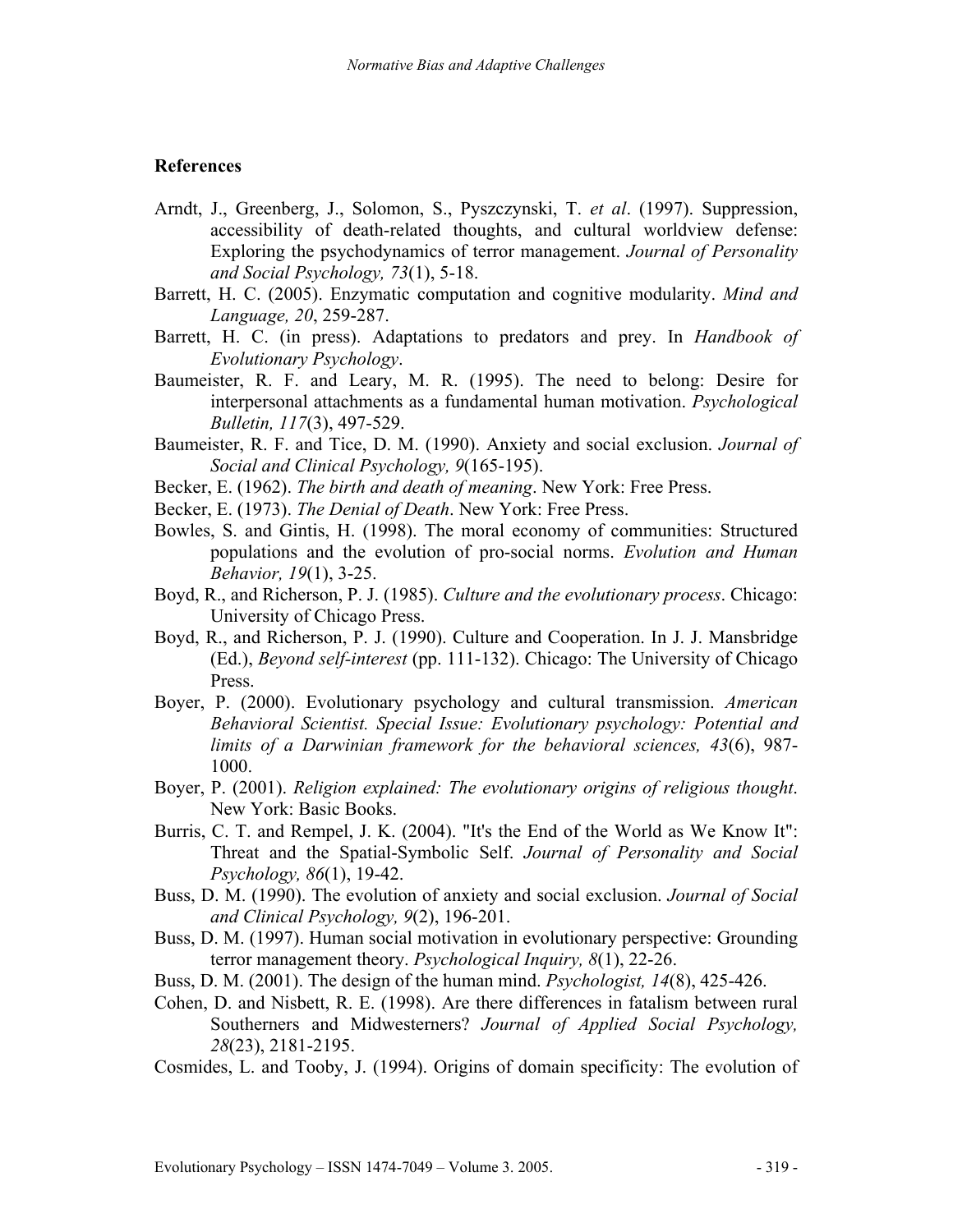functional organization. In L. A. Hirschfeld and S. A. Gelman (Eds.), *Mapping the mind: Domain specificity in cognition and culture* (pp. 85-116). New York, NY: Cambridge University Press.

- Cosmides, L. and Tooby, J. (2000). Evolutionary psychology and the emotions. In M. Lewis and J. M. Haviland-Jones (Eds.), *Handbook of Emotions* (2nd ed., pp. 91-115). New York: Guilford Press.
- Cosmides, L. and Tooby, J. (2002). Unraveling the enigma of human intelligence: Evolutionary psychology and the multimodular mind. In R. J. Sternberg and J. C. Kaufman (Eds.), *The evolution of intelligence* (pp. 145-198). Mahwah, NJ: Lawrence Erlbaum Associates, Publishers.
- Curtis, V. A. and Biran, A. (2001). Dirt, disgust and disease: is hygiene in our genes? *Perspectives in Biology and Medicine, 44*(1), 17-31.
- Daly, M. and Wilson, M. (1988). *Homicide*. Hawthorne, NY: Aldine.
- Daly, M. and Wilson, M. (2001). Risk-taking, intrasexual competition, and homicide. *Nebraska Symposium on Motivation, 47*, 1-36.
- Darwin, C. (1859). *On the Origin of Species by Means of Natural Selection*. London: John Murray.
- Dawkins, R. (1989). *The Selfish Gene*. Oxford: Oxford University Press.
- De Waal, F. B. M. (1982). *Chimpanzee Politics: Power and Sex Among Apes*. New York: Harper and Row.
- De Waal, F. B. M., and Harcourt, A. H. (Eds.). (1992). *Coalitions and alliances in humans and other animals*. Oxford: Oxford University Press.
- Durkheim, E. (1951). *Suicide*. New York: Free Press. Originally published in 1897.
- Evans-Pritchard, E. E. (1937). *Witchcraft, oracles and magic among the Azande*. Oxford: Oxford University Press.
- Fessler, D. M. T. (1999). Toward an understanding of the universality of second order emotions. In *Beyond nature or nurture: Biocultural approaches to emotions* (pp. 75-116). New York: Cambridge University Press.
- Fessler, D. M. T. (2001). Emotions and cost/benefit assessment: The role of shame and self-esteem in risk taking. In R. Selten and G. Gigerenzer (Eds.), *Bounded Rationality: The Adaptive Toolbox* (pp. 191-214). Cambridge, MA: MIT University Press.
- Fessler, D. M. T., and Haley, K. J. (2003). The strategy of affect: Emotions in human cooperation. In P. Hammerstein (Ed.), *The genetic and cultural evolution of cooperation* (pp. 7-36). Cambridge, MA: MIT Press.
- Florian, V., Mikulincer, M. and Hirschberger, G. (2002). The anxiety-buffering function of close relationships: Evidence that relationship commitment acts as a terror management mechanism. *Journal of Personality and Social Psychology, 82*(4), 527-542.
- Frank, R. H. (1988). *Passions within reason: The strategic role of the emotions*. New York: W.W. Norton.
- Frank, R. H. (2001). Cooperation through emotional commitment. In R. M. Nesse (Ed.), *Evolution and the capacity for commitment. Volume III in the Russell*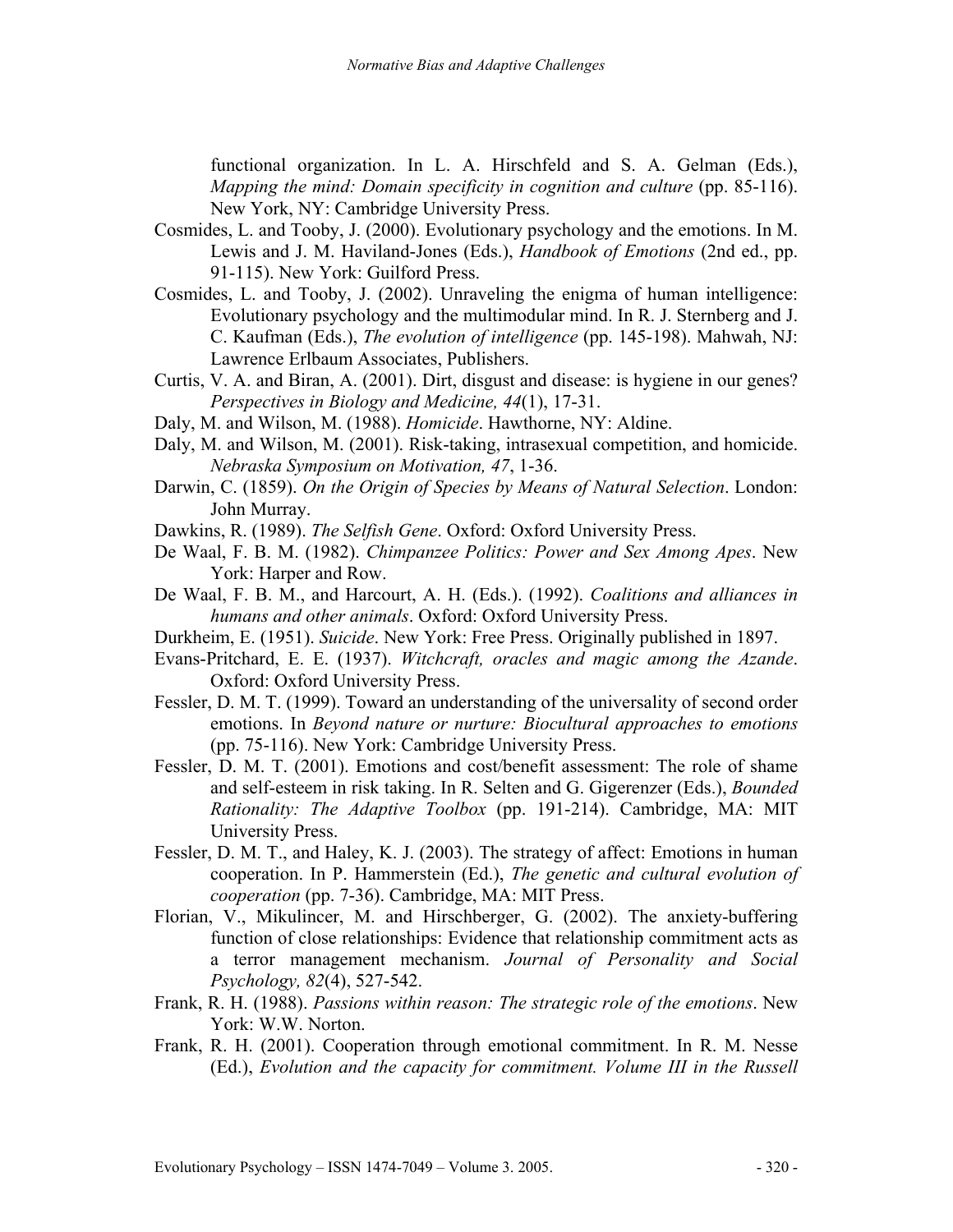*Sage Foundation series on trust* (pp. 57-76). New York, NY: Russell Sage Foundation.

Freud, S. (1929). *Civilization and its discontents*. New York: Norton.

- Gaffin, N. M. (2004). Rallying Behind the Flag Industry. Monster.com. Featured Reports: A Year Later in the World of Work. Accessed 10 February, 2004 from Monster.com website: http://featuredreports.monster.com/911/flag/.
- Gibson, E. J. and Walk, R. D. (1960). "The "visual cliff." *Scientific American, 202*(4), 64-71.
- Gintis, H., Bowles, S., Boyd, R. and Fehr, E. (2003). Explaining altruistic behavior in humans. *Evolution and Human Behavior, 24*(3), 153-172.
- Goldenberg, J. L., McCoy, S. K., Pyszczynski, T., Greenberg, J. and Solomon, S. (2000). The body as a source of self-esteem: The effect of mortality salience on identification with one's body, interest in sex, and appearance monitoring. *Journal of Personality and Social Psychology, 79*(1), 118-130.
- Greenberg, J., Arndt, J., Schimel, J., Pyszczynski, T. and Solomon, S. (2001). Clarifying the function of mortality salience-induced worldview defense: Renewed suppression or reduced accessibility of death-related thoughts? *Journal of Experimental Social Psychology, 37*(1), 70-76.
- Greenberg, J., Pyszczynski, T. and Solomon, S. (1986). The causes and consequences of a need for self-esteem: A terror management theory. In R. F. Baumeister (Ed.), *Public and Private Self* (pp. 189-212). New York: Springer-Verlag.
- Greenberg, J., Pyszczynski, T., Solomon, S., Rosenblatt, A. et al. (1990). Evidence for terror management theory II: The effects of mortality salience on reactions to those who threaten or bolster the cultural worldview. *Journal of Personality and Social Psychology, 58*(2), 308-318.
- Greenberg, J., Pyszczynski, T., Solomon, S., Simon, L. et al. (1994). Role of consciousness and accessibility of death-related thoughts in mortality salience effects. *Journal of Personality and Social Psychology, 67*(4), 627-637.
- Greenberg, J., Simon, L., Harmon-Jones, E., Solomon, S. et al. (1995). Testing alternative explanations for mortality salience effects: Terror management, value accessibility, or worrisome thoughts? *European Journal of Social Psychology, 12*(4), 417-433.
- Greenberg, J., Simon, L., Pyszczynski, T., Solomon, S. et al. (1992). Terror management and tolerance: Does mortality salience always intensify negative reactions to others who threaten one's worldview? *Journal of Personality and Social Psychology, 63*(2), 212-220.
- Greenberg, J., Solomon, S. and Pyszczynski, T. (1997). Terror management theory of self-esteem and cultural worldviews: Empirical assessments and conceptual refinements. *Advances in Experimental Social Psychology, 29*, 61-139.
- Haines, E. L. and Jost, J. T. (2000). Placating the powerless: Effects of legitimate and illegitimate explanation on affect, memory, and stereotyping. *Social Justice Research, 13*(3), 219-236.
- Hallowell, A. I. (1956). The Structural and Functional Dimensions of a Human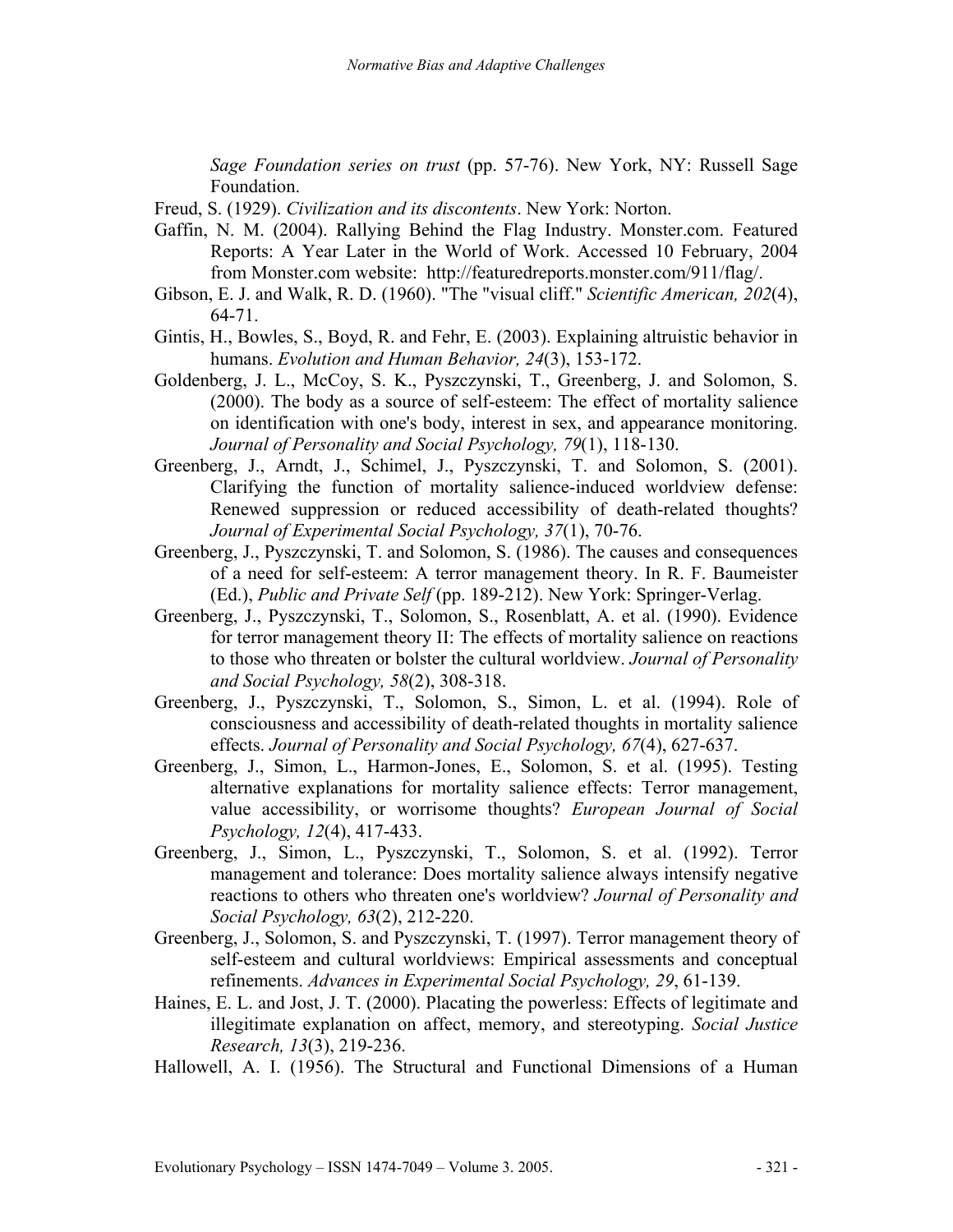Existence. *Quarterly Review of Biology, 31*, 88 - 101.

- Hallowell, A. I. (1963). Personality Culture and Society in Behavioral Evolution. In F. e. al. (Ed.), *Contributions to Anthropology: Selected Papers of AI Hallowell*. Chicago: University of Chicago Press.
- Hamilton, W. D. (1964). The Genetical Evolution of Social Behaviour. *Journal of Theoretical Biology, 7*, 1-16.
- Hardin, C. D. and Conley, T. D. (2001). A relational approach to cognition: Shared experience and relationship affirmation in social cognition. In G. B. Moskowitz (Ed.), *Cognitive social psychology: The Princeton Symposium on the Legacy and Future of Social Cognition* (pp. 3-17). Mahwah, NJ: Lawrence Erlbaum Associates, Publishers.
- Hardin, C. D. and Higgins, E. T. (1996). Shared reality: How social verification makes the subjective objective. In R. M. Sorrentino and E. T. Higgins (Eds.), *Handbook of motivation and cognition, Vol. 3: The interpersonal context. Handbook of motivation and cognition* (pp. 28-84). New York, NY: Guilford Press.
- Harmon-Jones, E., Greenberg, J., Solomon, S. and Simon, L. (1996). The effects of mortality salience on intergroup bias between minimal groups. *European Journal of Social Psychology, 26*(4), 677-681.
- Harmon-Jones, E., Simon, L., Greenberg, J., Pyszczynski, T. et al. (1997). Terror management theory and self-esteem: Evidence that increased self-esteem reduced mortality salience effects. *Journal of Personality and Social Psychology, 72*(1), 24-36.
- Hewstone, M. and Lord, C. G. (1998). Changing intergroup cognitions and intergroup cognitions and intergroup behavior: The role of typicality. In C. Sedikides and J. Schopler (Eds.), *Intergroup cognition and intergroup behavior* (pp. 367- 392). Mahwah, NJ: Lawrence Erlbaum Associates, Publishers.
- Hewstone, M., Rubin, M. and Willis, H. (2002). Intergroup bias. *Annual Review of Psychology, 53*(1), 575-604.
- Hirschberger, G., Florian, V. and Mikulincer, M. (2003). Strivings for romantic intimacy following partner complaint or partner criticism: A terror management perspective. *Journal of Social and Personal Relationships, 20*(5), 675-687.
- Human Rights Watch. (2002). *U.S. Officials Should Have Been Better Prepared For Hate Crime Wave. Human Rights Watch.* Retrieved 20 February, 2004 from Human Rights Watch website: http://hrw.org/press/2002/11/usahate.htm
- Izard, C. E. (1977). *Human emotions*. New York: Plenum Press.
- Johnston, V. S. (1999). *Why we feel : the science of human emotions*. Reading, MA: Perseus Books.
- Jost, J. T., Overbeck, J. R., Guermandi, G., Rubini, M., Mosso, C. and Kivetz, Y. (in press). System-justifying functions of complementary status stereotypes: Evidence from Italy, England, Israel, and the United States. *Journal of Personality and Social Psychology*.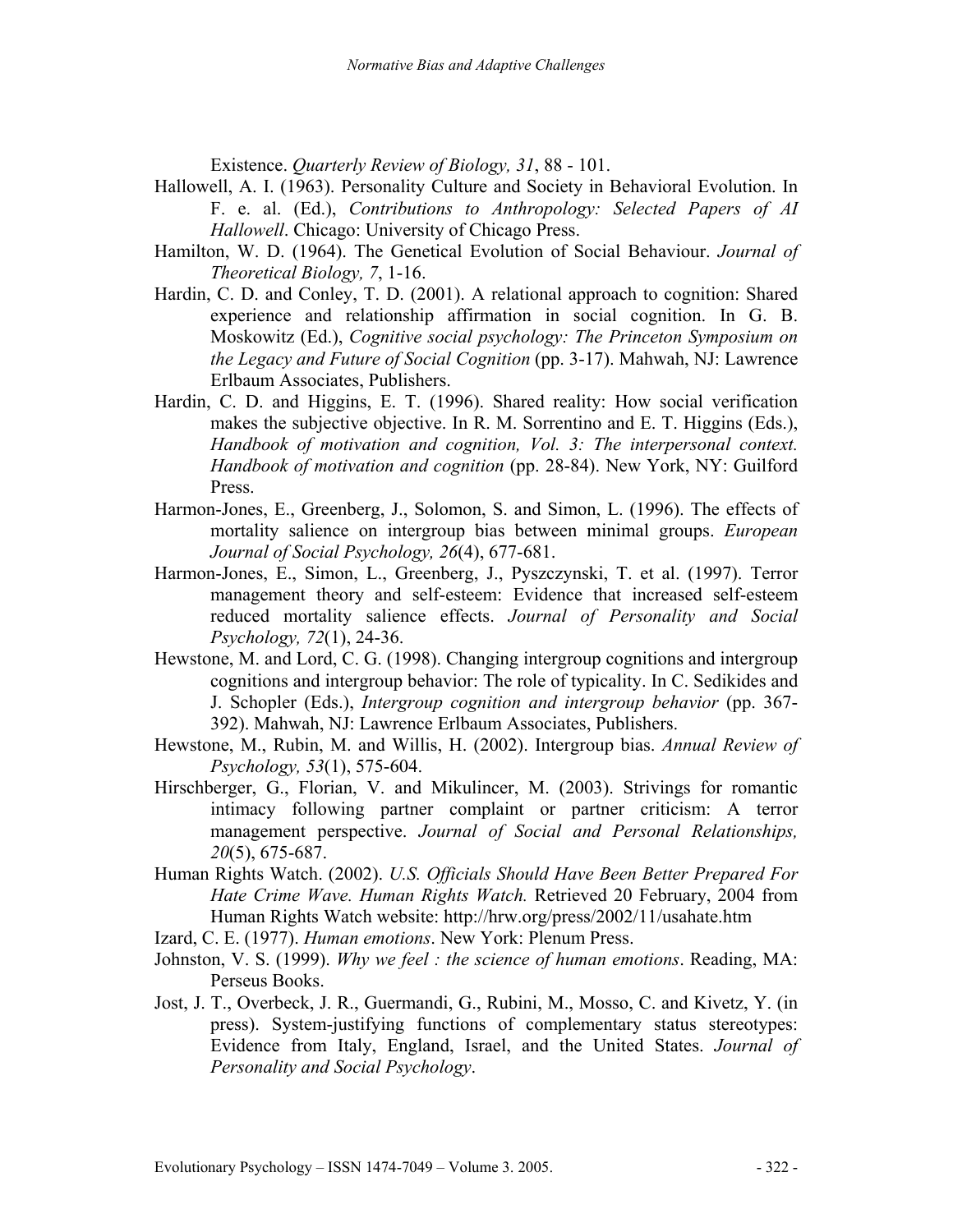- Kierkegaard, S. (1844). *The Concept of Dread*. Princeton, NJ: Princeton University Press. (Reprint 1959).
- Kirkpatrick, L. A. (1999). Toward an evolutionary psychology of religion and personality. *Journal of Personality, 67*(6), 921-952.
- Kirkpatrick, L. A. and Ellis, B. J. (2001). Evolutionary perspectives on selfevaluation and self-esteem. In G. Fletcher and M. Clark (Eds.), *The Blackwell handbook of social psychology: Vol. 2: Interpersonal Processes*. Oxford, U.K.: Blackwell.
- Kirkpatrick, L. A., Waugh, C. E., Valencia, A. and Webster, G. D. (2002). The functional domain specificity of self-esteem and the differential prediction of aggression. *Journal of Personality and Social Psychology, 82*(5), 756-767.
- Kurzban, R., Tooby, J. and Cosmides, L. (2001). Can race be erased? Coalitional computation and social categorization. *Proceedings of the National Academy of Sciences, 98*(26), 15387–15392.
- Leary, M. R. (2001). Toward a conceptualization of interpersonal rejection. In M. R. Leary (Ed.), *Interpersonal rejection* (pp. 3-20).
- Leary, M. R., Cottrell, C. A., and Phillips, M. (2001). Deconfounding the effects of dominance and social acceptance on self-esteem. *Journal of Personality and Social Psychology, 81*(5), 898-909.
- Leary, M. R., and Schreindorfer, L. S. (1997). Unresolved issues with terror management theory. *Psychological Inquiry, 8*(1), 26-29.
- Leary, M. R., Tambor, E. S., Terdal, S. K., and Downs, D. L. (1995). Self-esteem as an interpersonal monitor: The sociometer hypothesis. *Journal of Personality and Social Psychology, 68*(3), 518-530.
- Levy, R. I. (1973). *Tahitians: Mind and experience in the Society Islands.* Chicago: University of Chicago Press.
- Lyons, A. and Kashima, Y. (2003). How Are Stereotypes Maintained Through Communication? The Influence of Stereotype Sharedness. *Journal of Personality and Social Psychology, 85*(6), 989-1005.
- Markus, H. R. and Kitayama, S. (1999). Culture and the self: Implications for cognition, emotion, and motivation. In R. F. Baumeister (Ed.), *The self in social psychology. Key readings in social psychology* (pp. 339-371). Philadelphia, PA: Psychology Press.
- McElreath, R., Boyd, R. and Richerson, P. J. (2003). Shared norms lead to the evolution of ethnic markers. *Current Anthropology, 44*(1), 122-129.
- McGregor, I., Zanna, M. P., Holmes, J. G. and Spencer, S. J. (2001). Compensatory conviction in the face of personal uncertainty: Going to extremes and being oneself. *Journal of Personality and Social Psychology, 80*(3), 472-488.
- Mikulincer, M. and Florian, V. (2000). Exploring individual differences in reactions to mortality salience: Does attachment style regulate terror management mechanisms? *Journal of Personality and Social Psychology, 79*(2), 260-273.
- Mikulincer, M., Florian, V., Birnbaum, G. and Malishkevich, S. (2002). The deathanxiety buffering function of close relationships: Exploring the effects of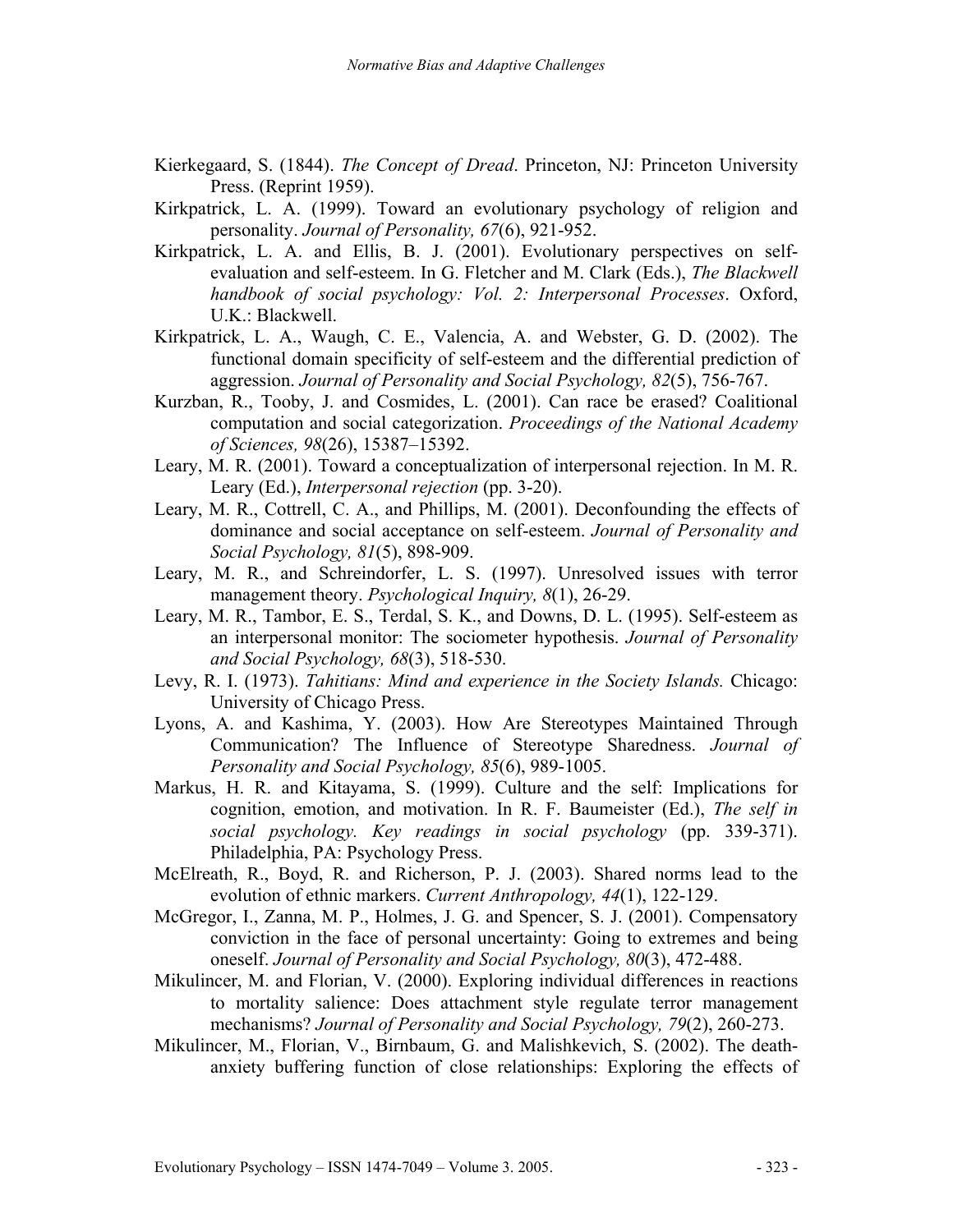separation reminders on death-thought accessibility. *Personality and Social Psychology Bulletin, 28*(3), 287-299.

- Milinski, M., Semmann, D. and Krambeck, H. J. (2002). Reputation helps solve the 'tragedy of the commons'. *Nature, 415*(6870), 424-426.
- Navarrete, C. D. (in press). Mortality concerns and other adaptive challenges: The effects of coalition-relevant challenges on worldview defense in the U.S. and Costa Rica. *Group Processes and Intergroup Relations*.
- Navarrete, C.D., Fessler, D.M.T., & Eng, S.J. (2005). Disease-avoidance and Intergroup Bias: The Effects of Disgust Sensitivity and Pregnancy on Ethnocentric Attitudes. Paper presented at the 6th Annual Meeting of the Society for Personality and Social Psychology, New Orleans, LA.
- Navarrete, C. D., Kurzban, R., Fessler, D. M. T., and Kirkpatrick, L. A. (2004). Anxiety and intergroup bias: Terror management or coalitional psychology? *Group Processes and Intergroup Relations, 7*(4), 370-397.
- Nesse, R. M. (1990). Evolutionary explanations of emotions. *Human Nature, 1*(3), 261-289.
- Nettle, D., and Dunbar, R. I. M. (1997). Social Markers and the Evolution of Reciprocal Exchange. *Current Anthropology, 38*, 93-99.
- Noel, J. G., Wann, D. L., and Branscombe, N. R. (1995). Peripheral ingroup membership status and public negativity toward outgroups. *Journal of Personality and Social Psychology, 68*(1), 127-137.
- Oehman, A., and Mineka, S. (2001). Fears, phobias, and preparedness: Toward an evolved module of fear and fear learning. *Psychological Review, 108*(3), 483- 522.
- Panchanathan, K. and Boyd, R. (2004). Indirect reciprocity can stabilize cooperation without the second-order free rider problem. *Nature, 432*, 499–502.
- Paulhus, D. L. and Trapnell, P. D. (1997). Terror management theory: Extended or overextended? *Psychological Inquiry, 8*(1), 40-43.
- Pelham, B. W. (1997). Human motivation has multiple roots. *Psychological Inquiry, 8*(1), 44-47.
- Peres, Y. (1971). Ethnic relations in Israel. *American journal of sociology, 76*, 1021- 1047.
- Pinker, S. (1997). *How the Mind Works*. New York: W.W. Norton.
- Pyszczynski, T., Greenberg, J. and Solomon, S. (1997). Why do we need what we need? A terror management perspective on the roots of human social motivation. *Psychological Inquiry, 8*(1), 1-20.
- Pyszczynski, T., Solomon, S., and Greenberg, J. (2002). *In the wake of 9/11: The psychology of terror*. New York: American Psychological Association.
- Rank, O. (1936). *Will therapy and truth and reality*. New York: Knopf.
- Rosenblatt, A., Greenberg, J., Solomon, S., Pyszczynski, T. et al. (1989). Evidence for terror management theory: I. The effects of mortality salience on reactions to those who violate or uphold cultural values. *Journal of Personality and Social Psychology, 57*(4), 681-690.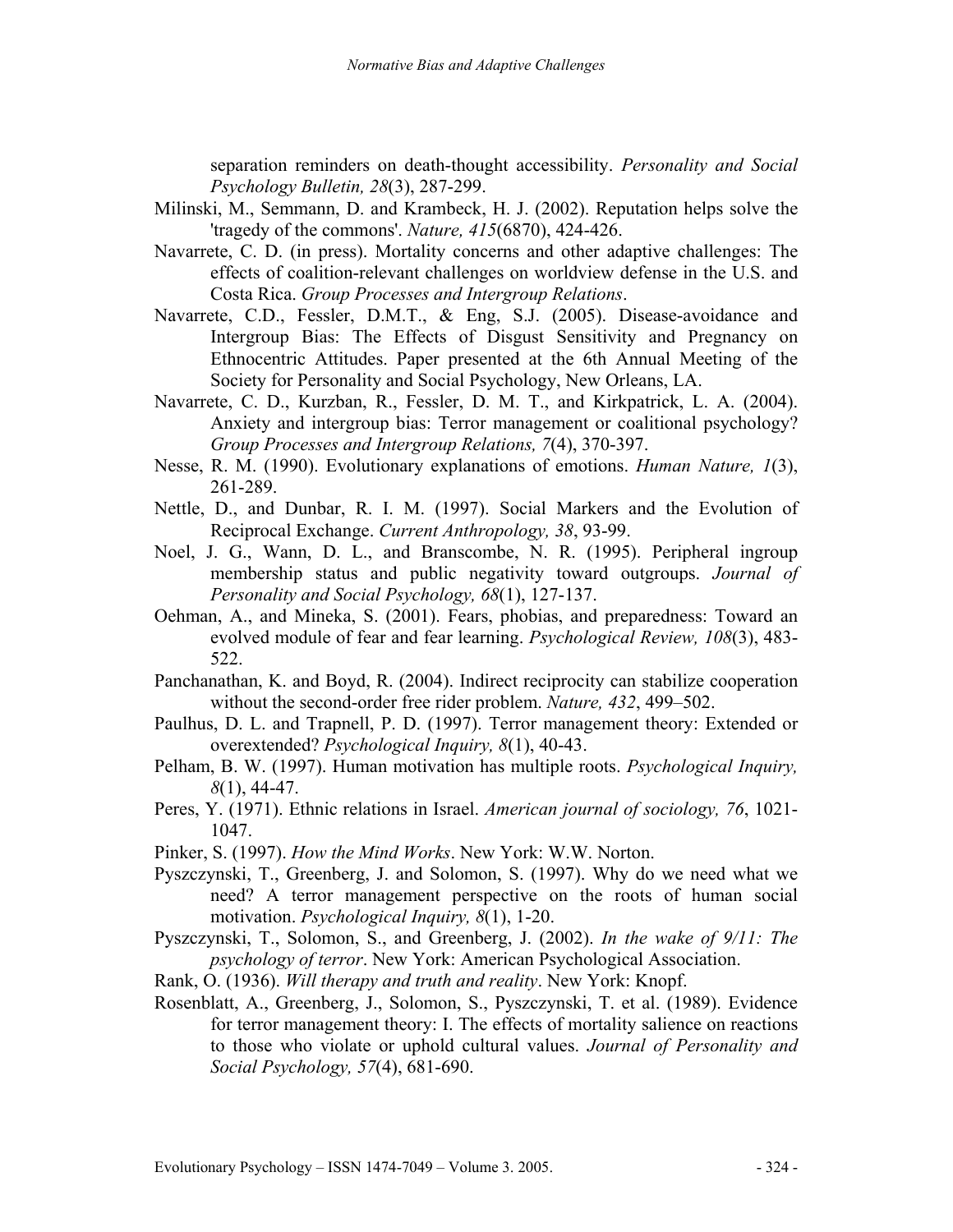- Rozin, P. (1976). The evolution of intelligence and access to the cognitive unconscious. In J. a. E. Sprague, AN. (Ed.) (Ed.), *Progress in Psychobiology and Physiological Psychology* (Vol. 6, pp. 245-280). New York: Academic Press.
- Schachter, S. (1959). The psychology of affiliation: Experimental studies of the sources of gregariousness.
- Schaller, M., and Conway, L. G., III. (1999). Influence of impression-management goals on the emerging contents of group stereotypes: Support for a socialevolutionary process. *Personality and Social Psychology Bulletin, 25*(7), 819- 833.
- Sherif, M. (1936). *The psychology of social norms*. Oxford, England: Harper Torchbooks.
- Sherif, M. (1936/1966). *The psychology of social norms*. Oxford, England: Harper Torchbooks.
- Sherif, M. and Sherif, C. (1953). *Groups in Harmony and Tension*. New York: Harper.
- Solomon, S., Greenberg, J., Schimel, J., Arndt, J. and Pyszczynski, T. (2004). Human Awareness of Mortality and the Evolution of Culture. In M. Schaller and C. S. Crandall (Eds.), *The psychological foundations of culture* (pp. 15-40). Mahwah, NJ: Lawrence Erlbaum Associates, Publishers.
- Symons, D. (1992). On the use and misuse of Darwinism in the study of human behavior. In J. H. Barkow, L. Cosmides and J. Tooby (Eds.), *The Adapted Mind: Evolutionary Psychology and the Generation of Culture* (pp. 137-159). New York: Oxford.
- Tajfel, H., Billig, M., Bundy, R. and Flament, C. (1971). Social categorization and intergroup behavior. *European Journal of Social Psychology, 1*, 149-178.
- Taubman Ben-Ari, O., Findler, L. and Mikulincer, M. (2002). The effects of mortality salience on relationship strivings and beliefs: The moderating role of attachment style. *British Journal of Social Psychology, 41*(3), 419-441.
- Taylor, S. E., Klein, L. C., Gruenewald, T. L., Gurung, R. A. R. and Fernandes-Taylor, S. (2003). Affiliation, social support and biobehavioral responses to stress. In J. Suls and K. A. Wallston (Eds.), *Social psychological foundations of health and illness. Blackwell series in health psychology and behavioral medicine* (pp. 314-331). Malden, MA: Blackwell Publishers.
- Tooby, J. and Cosmides, L. (1988). *The evolution of war and its cognitive foundation.* Paper presented at the Evolution and Human Behavior, Univ. Michigan, Ann Arbor. April 8-10.
- Tooby, J. and Cosmides, L. (1992). The psychological foundations of culture. In J. H. Barkow and L. Cosmides (Eds.), *The adapted mind: Evolutionary psychology and the generation of culture* (pp. 19-136).
- Tooby, J. and Cosmides, L. (1996). Friendship and the banker's paradox: Other pathways to the evolution of adaptations for altruism. In W. G. Runciman and J. M. Smith (Eds.), *Evolution of social behaviour patterns in primates and*